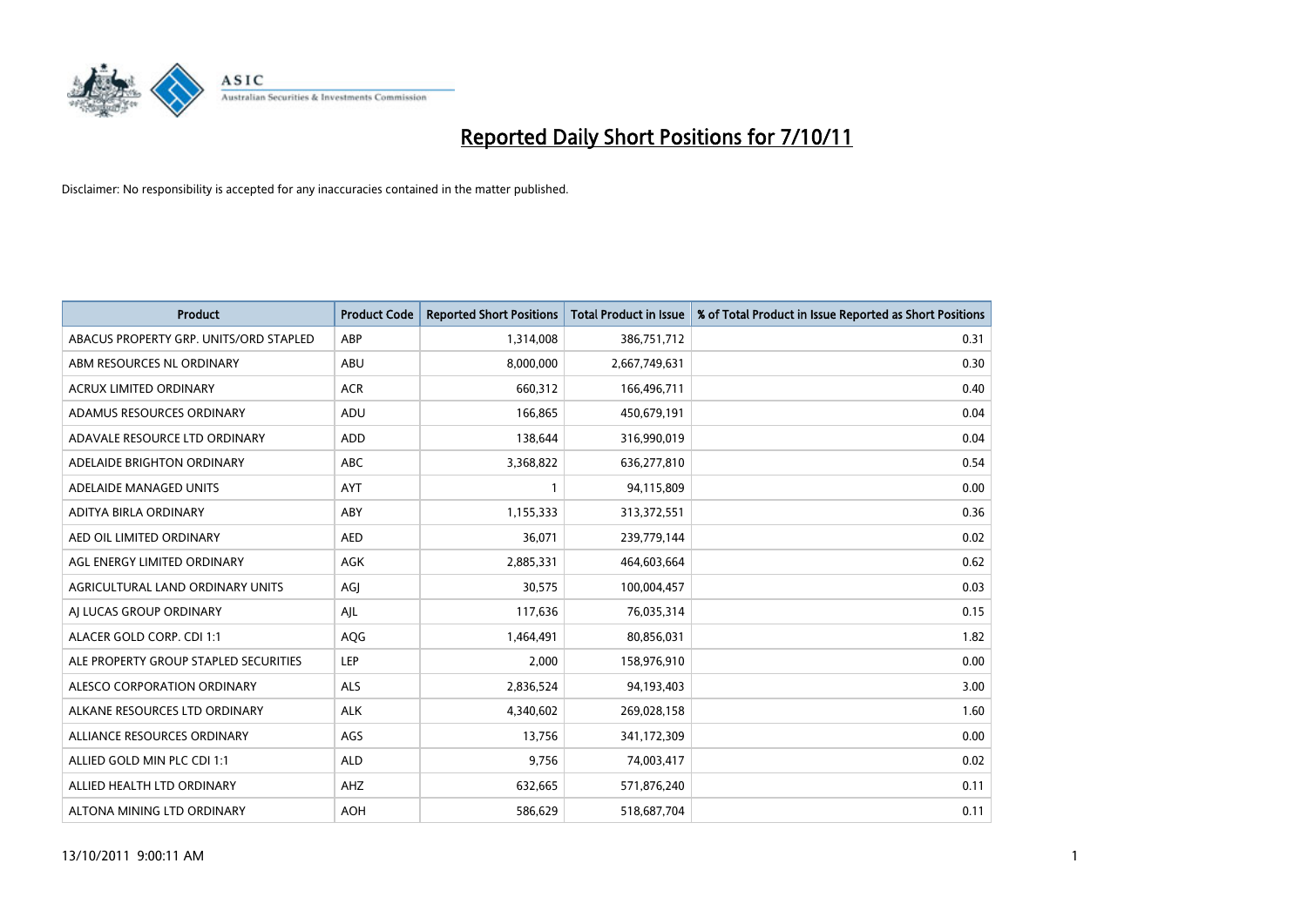

| <b>Product</b>                          | <b>Product Code</b> | <b>Reported Short Positions</b> | <b>Total Product in Issue</b> | % of Total Product in Issue Reported as Short Positions |
|-----------------------------------------|---------------------|---------------------------------|-------------------------------|---------------------------------------------------------|
| ALUMINA LIMITED ORDINARY                | <b>AWC</b>          | 41,026,840                      | 2,440,196,187                 | 1.67                                                    |
| AMADEUS ENERGY ORDINARY                 | AMU                 | 454,000                         | 284, 267, 165                 | 0.16                                                    |
| AMALGAMATED HOLDINGS ORDINARY           | AHD                 | 2,507                           | 157,480,461                   | 0.00                                                    |
| AMCOM TELECOMM. ORDINARY                | <b>AMM</b>          |                                 | 238,954,789                   | 0.00                                                    |
| AMCOR LIMITED ORDINARY                  | <b>AMC</b>          | 3,286,826                       | 1,227,572,318                 | 0.24                                                    |
| AMP LIMITED ORDINARY                    | AMP                 | 18,217,901                      | 2,811,693,913                 | 0.63                                                    |
| AMPELLA MINING ORDINARY                 | <b>AMX</b>          | 1,015,626                       | 204,985,108                   | 0.50                                                    |
| ANSELL LIMITED ORDINARY                 | <b>ANN</b>          | 2,525,644                       | 133,055,140                   | 1.87                                                    |
| ANZ BANKING GRP LTD ORDINARY            | ANZ                 | 13,476,765                      | 2,629,033,329                 | 0.50                                                    |
| APA GROUP STAPLED SECURITIES            | <b>APA</b>          | 5,527,138                       | 639,334,625                   | 0.85                                                    |
| APEX MINERALS NL ORDINARY               | <b>AXM</b>          | 885,146                         | 5,550,243,713                 | 0.02                                                    |
| APN EUROPEAN RETAIL UNITS STAPLED SEC.  | <b>AEZ</b>          | 11,832                          | 544,910,660                   | 0.00                                                    |
| APN NEWS & MEDIA ORDINARY               | <b>APN</b>          | 30,572,451                      | 630,211,415                   | 4.86                                                    |
| AQUARIUS PLATINUM. ORDINARY             | <b>AOP</b>          | 5,425,383                       | 470,167,206                   | 1.16                                                    |
| AQUILA RESOURCES ORDINARY               | <b>AQA</b>          | 6,450,175                       | 374,368,499                   | 1.71                                                    |
| ARAFURA RESOURCE LTD ORDINARY           | ARU                 | 8,139,561                       | 367,980,342                   | 2.19                                                    |
| ARB CORPORATION ORDINARY                | <b>ARP</b>          | 34,128                          | 72,481,302                    | 0.04                                                    |
| ARDENT LEISURE GROUP STAPLED SECURITIES | AAD                 | 749,447                         | 324, 167, 221                 | 0.22                                                    |
| ARISTOCRAT LEISURE ORDINARY             | <b>ALL</b>          | 28,635,325                      | 543,181,024                   | 5.24                                                    |
| ASCIANO LIMITED ORDINARY                | <b>AIO</b>          | 12,821,971                      | 2,926,103,883                 | 0.44                                                    |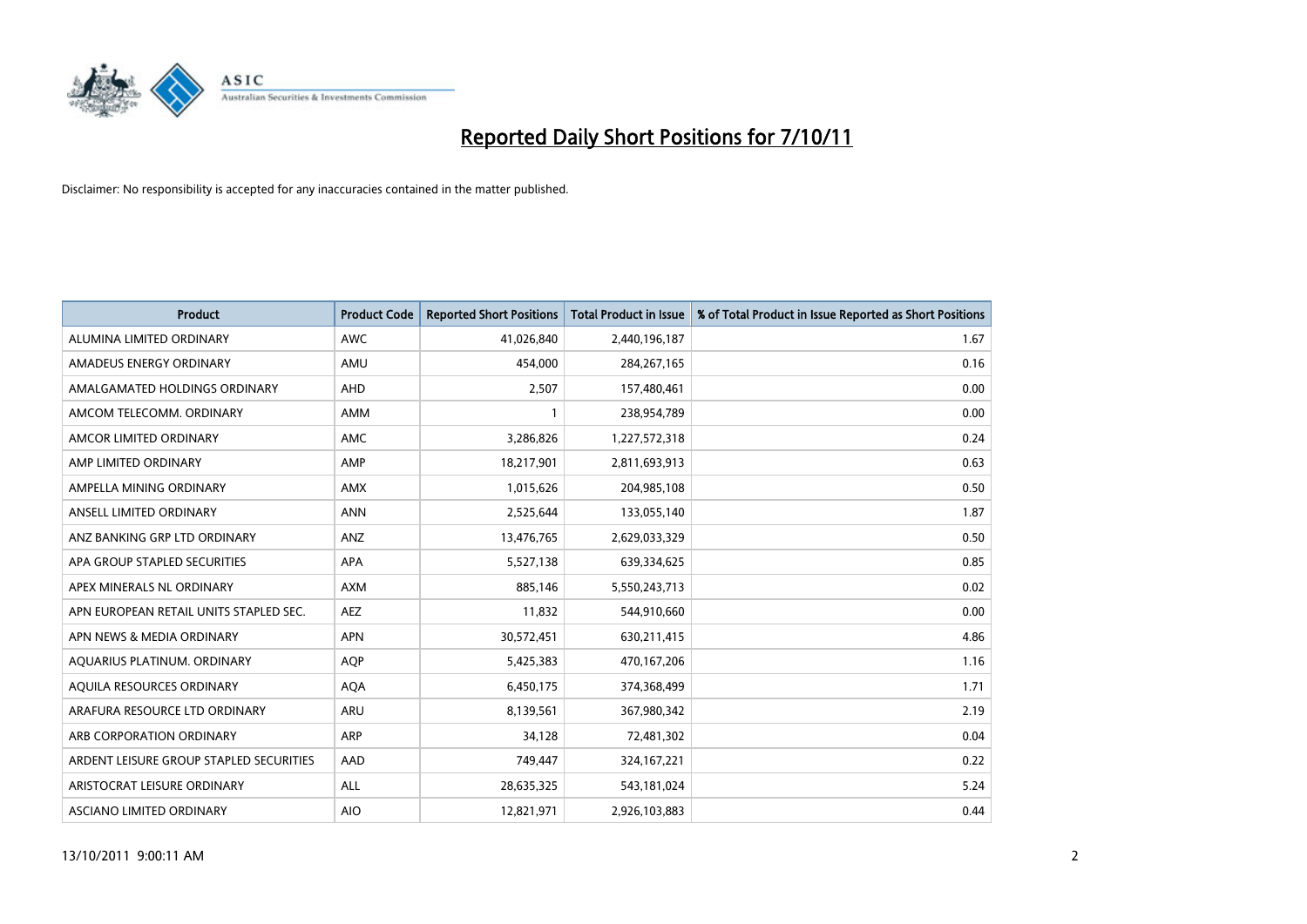

| <b>Product</b>                          | <b>Product Code</b> | <b>Reported Short Positions</b> | <b>Total Product in Issue</b> | % of Total Product in Issue Reported as Short Positions |
|-----------------------------------------|---------------------|---------------------------------|-------------------------------|---------------------------------------------------------|
| ASG GROUP LIMITED ORDINARY              | <b>ASZ</b>          | 171,613                         | 169,117,796                   | 0.10                                                    |
| ASPEN GROUP ORD/UNITS STAPLED           | APZ                 | 1,031,480                       | 584,985,037                   | 0.18                                                    |
| ASPIRE MINING LTD ORDINARY              | <b>AKM</b>          | 3,458,831                       | 540,594,556                   | 0.63                                                    |
| <b>ASTON RES LTD ORDINARY</b>           | <b>AZT</b>          | 1,752,417                       | 204,527,604                   | 0.85                                                    |
| ASTRO JAP PROP GROUP STAPLED SECURITIES | AJA                 | 35,515                          | 58,445,002                    | 0.06                                                    |
| ASX LIMITED ORDINARY                    | ASX                 | 2,325,341                       | 175,136,729                   | 1.33                                                    |
| ATLANTIC LIMITED ORDINARY               | ATI                 | 51,573                          | 114,273,650                   | 0.05                                                    |
| ATLAS IRON LIMITED ORDINARY             | AGO                 | 14,524,714                      | 887,376,526                   | 1.61                                                    |
| AURORA OIL & GAS ORDINARY               | <b>AUT</b>          | 7,218,182                       | 411,155,343                   | 1.75                                                    |
| AUSDRILL LIMITED ORDINARY               | <b>ASL</b>          | 193,265                         | 301,685,848                   | 0.06                                                    |
| AUSENCO LIMITED ORDINARY                | <b>AAX</b>          | 1,478,420                       | 123,258,843                   | 1.19                                                    |
| <b>AUSGOLD LIMITED ORDINARY</b>         | <b>AUC</b>          | 243,160                         | 85,151,972                    | 0.29                                                    |
| AUSTAL LIMITED ORDINARY                 | ASB                 | 476,569                         | 188,069,638                   | 0.25                                                    |
| <b>AUSTAR UNITED ORDINARY</b>           | <b>AUN</b>          | 1,520,432                       | 1,271,505,737                 | 0.12                                                    |
| AUSTBROKERS HOLDINGS ORDINARY           | <b>AUB</b>          | 2                               | 55,419,436                    | 0.00                                                    |
| AUSTIN ENGINEERING ORDINARY             | ANG                 | 54,389                          | 72,014,403                    | 0.07                                                    |
| <b>AUSTRALAND ASSETS ASSETS</b>         | AAZPB               | 1,168                           | 2,750,000                     | 0.04                                                    |
| AUSTRALAND PROPERTY STAPLED SECURITY    | <b>ALZ</b>          | 612,589                         | 576,846,597                   | 0.09                                                    |
| AUSTRALIAN AGRICULT, ORDINARY           | AAC                 | 1,129,329                       | 312,892,824                   | 0.35                                                    |
| AUSTRALIAN EDUCATION UNITS              | <b>AEU</b>          | 625.000                         | 175,465,397                   | 0.36                                                    |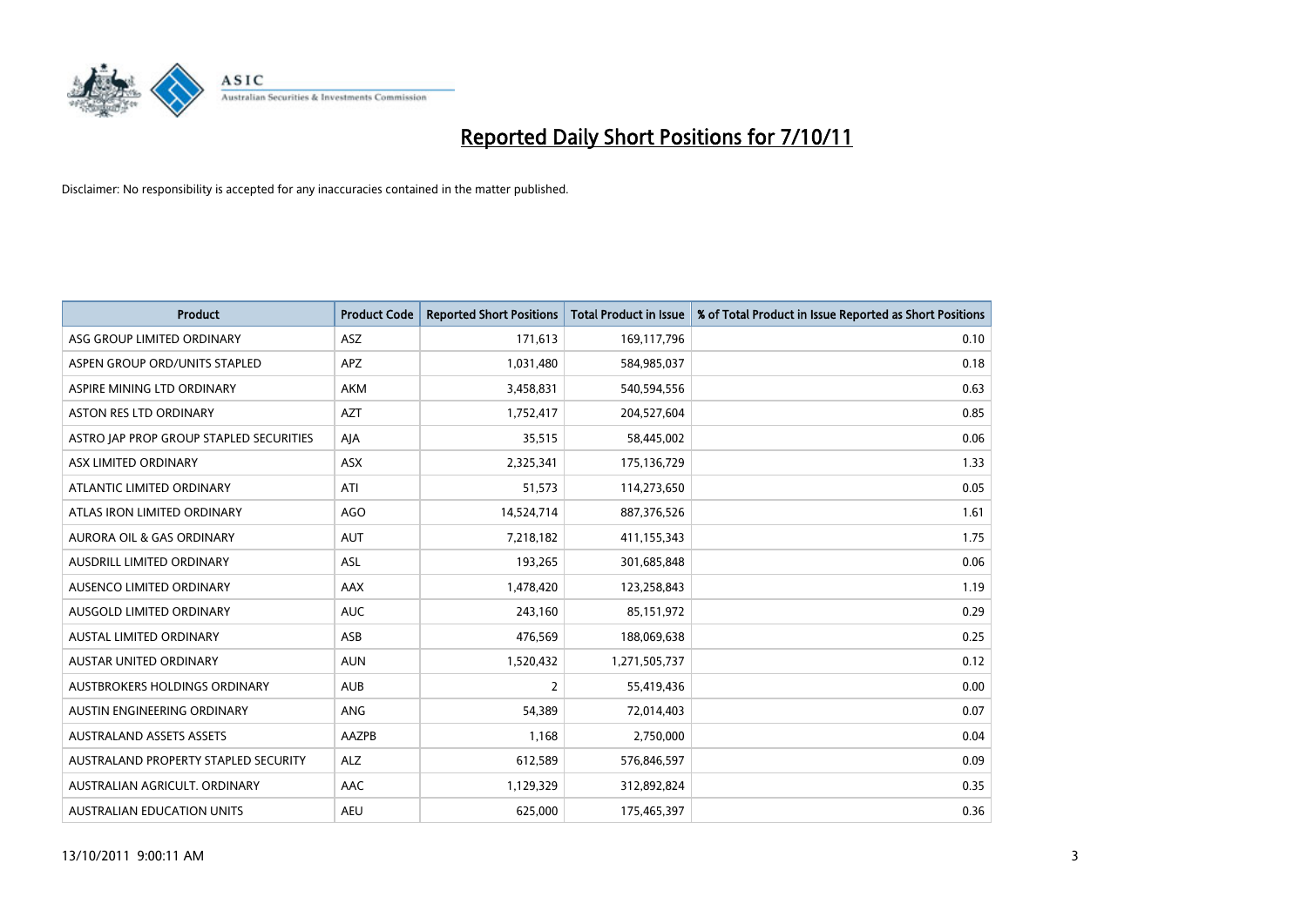

| <b>Product</b>                       | <b>Product Code</b> | <b>Reported Short Positions</b> | <b>Total Product in Issue</b> | % of Total Product in Issue Reported as Short Positions |
|--------------------------------------|---------------------|---------------------------------|-------------------------------|---------------------------------------------------------|
| AUSTRALIAN INFRASTR, UNITS/ORDINARY  | <b>AIX</b>          | 11,083,981                      | 620,733,944                   | 1.79                                                    |
| AUSTRALIAN MINES LTD ORDINARY        | AUZ                 | 1,400,000                       | 636,910,317                   | 0.22                                                    |
| AUSTRALIAN PHARM, ORDINARY           | API                 | 680.746                         | 488,115,883                   | 0.14                                                    |
| AUTOMOTIVE HOLDINGS ORDINARY         | <b>AHE</b>          | 7,408                           | 260,579,682                   | 0.00                                                    |
| AVANCO RESOURCES LTD ORDINARY        | AVB                 | 1,280,527                       | 792,184,822                   | 0.16                                                    |
| AVEXA LIMITED ORDINARY               | <b>AVX</b>          | 243,657                         | 847,688,779                   | 0.03                                                    |
| AWE LIMITED ORDINARY                 | AWE                 | 2,251,178                       | 521,871,941                   | 0.41                                                    |
| AZUMAH RESOURCES ORDINARY            | <b>AZM</b>          | 366,725                         | 282,020,356                   | 0.13                                                    |
| <b>BANDANNA ENERGY ORDINARY</b>      | <b>BND</b>          | 1,026,748                       | 528,081,199                   | 0.19                                                    |
| BANK OF QUEENSLAND. ORDINARY         | <b>BOQ</b>          | 10,278,582                      | 225,369,547                   | 4.53                                                    |
| <b>BASE RES LIMITED ORDINARY</b>     | <b>BSE</b>          | 1,220,545                       | 460,440,029                   | 0.26                                                    |
| <b>BATHURST RESOURCES ORDINARY</b>   | <b>BTU</b>          | 12,347,182                      | 688,247,997                   | 1.79                                                    |
| <b>BAUXITE RESOURCE LTD ORDINARY</b> | <b>BAU</b>          | 121,797                         | 235,379,896                   | 0.06                                                    |
| <b>BC IRON LIMITED ORDINARY</b>      | <b>BCI</b>          | 301,176                         | 94,881,000                    | 0.31                                                    |
| <b>BEACH ENERGY LIMITED ORDINARY</b> | <b>BPT</b>          | 1,357,794                       | 1,103,127,711                 | 0.11                                                    |
| BEADELL RESOURCE LTD ORDINARY        | <b>BDR</b>          | 3,397,947                       | 657,906,946                   | 0.50                                                    |
| BENDIGO AND ADELAIDE ORDINARY        | <b>BEN</b>          | 6,186,534                       | 365,791,887                   | 1.66                                                    |
| BERKELEY RESOURCES ORDINARY          | <b>BKY</b>          | 634,595                         | 174,298,273                   | 0.36                                                    |
| BETASHARES ASX RES ETF UNITS         | <b>ORE</b>          | 118,220                         | 4,519,665                     | 2.62                                                    |
| BETASHARES GOLD ETF ETF UNITS        | QAU                 | 4,305                           | 944,356                       | 0.46                                                    |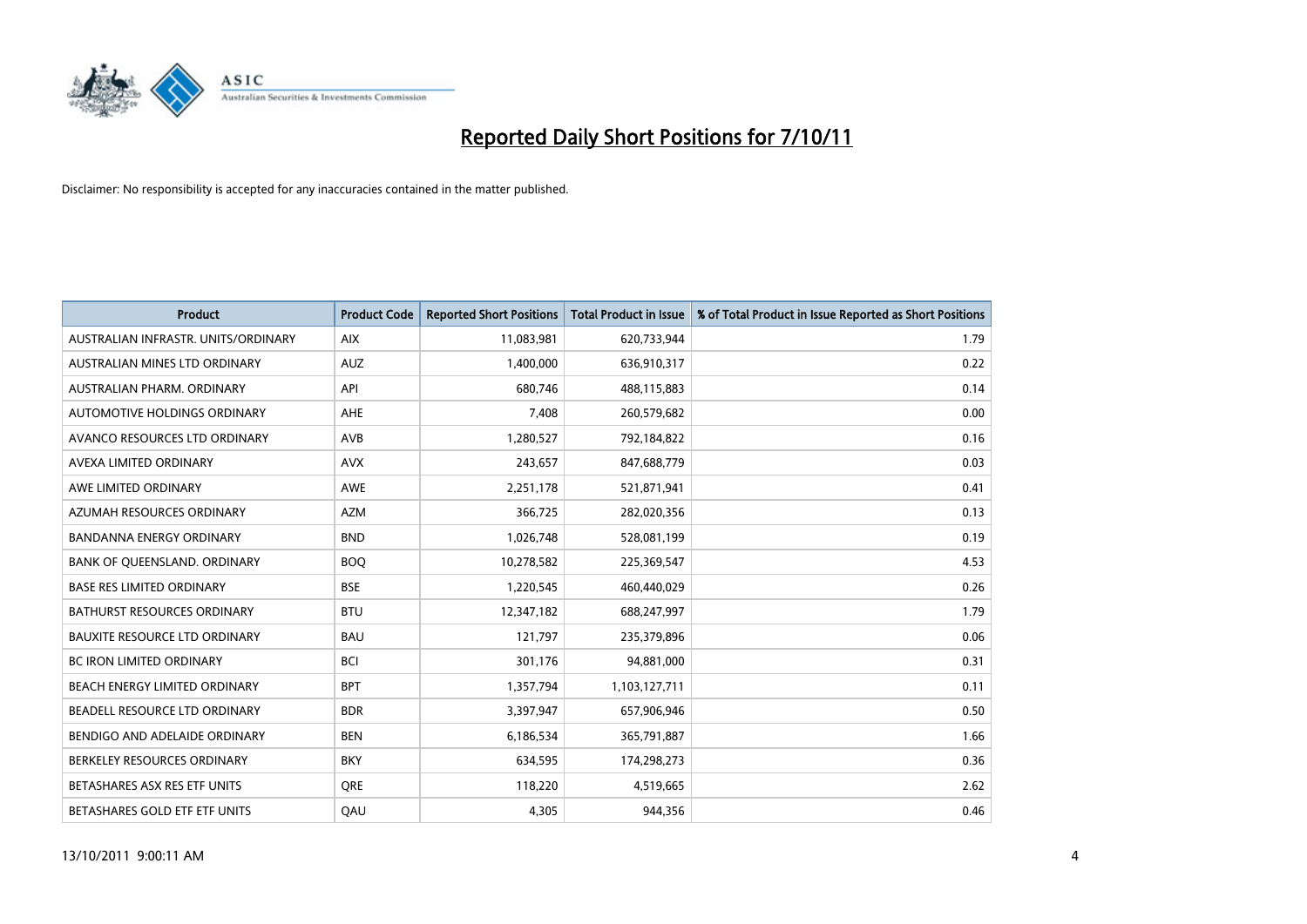

| <b>Product</b>                       | <b>Product Code</b> | <b>Reported Short Positions</b> | <b>Total Product in Issue</b> | % of Total Product in Issue Reported as Short Positions |
|--------------------------------------|---------------------|---------------------------------|-------------------------------|---------------------------------------------------------|
| BHP BILLITON LIMITED ORDINARY        | <b>BHP</b>          | 36,535,077                      | 3,211,496,105                 | 1.10                                                    |
| <b>BILLABONG ORDINARY</b>            | <b>BBG</b>          | 23,642,971                      | 255,102,103                   | 9.25                                                    |
| <b>BIOTA HOLDINGS ORDINARY</b>       | <b>BTA</b>          | 2,030,159                       | 181,703,711                   | 1.11                                                    |
| <b>BISALLOY STEEL ORDINARY</b>       | <b>BIS</b>          | 84,480                          | 216,455,965                   | 0.04                                                    |
| BKI INVESTMENT LTD ORDINARY          | BKI                 | 508                             | 425,549,573                   | 0.00                                                    |
| <b>BLACKTHORN RESOURCES ORDINARY</b> | <b>BTR</b>          | 35,848                          | 122,918,000                   | 0.03                                                    |
| <b>BLUESCOPE STEEL LTD ORDINARY</b>  | <b>BSL</b>          | 67,130,777                      | 1,849,170,356                 | 3.62                                                    |
| <b>BOART LONGYEAR ORDINARY</b>       | <b>BLY</b>          | 7,279,500                       | 461,163,412                   | 1.57                                                    |
| <b>BOOM LOGISTICS ORDINARY</b>       | <b>BOL</b>          | 337,999                         | 465,011,147                   | 0.07                                                    |
| BORAL LIMITED, ORDINARY              | <b>BLD</b>          | 41,424,420                      | 744,729,957                   | 5.53                                                    |
| BOTSWANA METALS LTD ORDINARY         | <b>BML</b>          | 7,000                           | 143,717,013                   | 0.00                                                    |
| <b>BOW ENERGY LIMITED ORDINARY</b>   | <b>BOW</b>          | 3,047,757                       | 352,835,646                   | 0.86                                                    |
| <b>BRADKEN LIMITED ORDINARY</b>      | <b>BKN</b>          | 2,593,060                       | 166,496,073                   | 1.56                                                    |
| <b>BRAMBLES LIMITED ORDINARY</b>     | <b>BXB</b>          | 15,874,373                      | 1,480,249,166                 | 1.05                                                    |
| <b>BREVILLE GROUP LTD ORDINARY</b>   | <b>BRG</b>          | 3,150                           | 130,095,322                   | 0.00                                                    |
| <b>BRICKWORKS LIMITED ORDINARY</b>   | <b>BKW</b>          | 104,466                         | 147,567,333                   | 0.07                                                    |
| <b>BROCKMAN RESOURCES ORDINARY</b>   | <b>BRM</b>          | 75,036                          | 144,803,151                   | 0.04                                                    |
| BT INVESTMENT MNGMNT ORDINARY        | <b>BTT</b>          | 1,647,775                       | 267,906,977                   | 0.61                                                    |
| <b>BURU ENERGY ORDINARY</b>          | <b>BRU</b>          | 4,256,431                       | 213,963,477                   | 1.99                                                    |
| <b>BWP TRUST ORDINARY UNITS</b>      | <b>BWP</b>          | 581,720                         | 520,012,793                   | 0.11                                                    |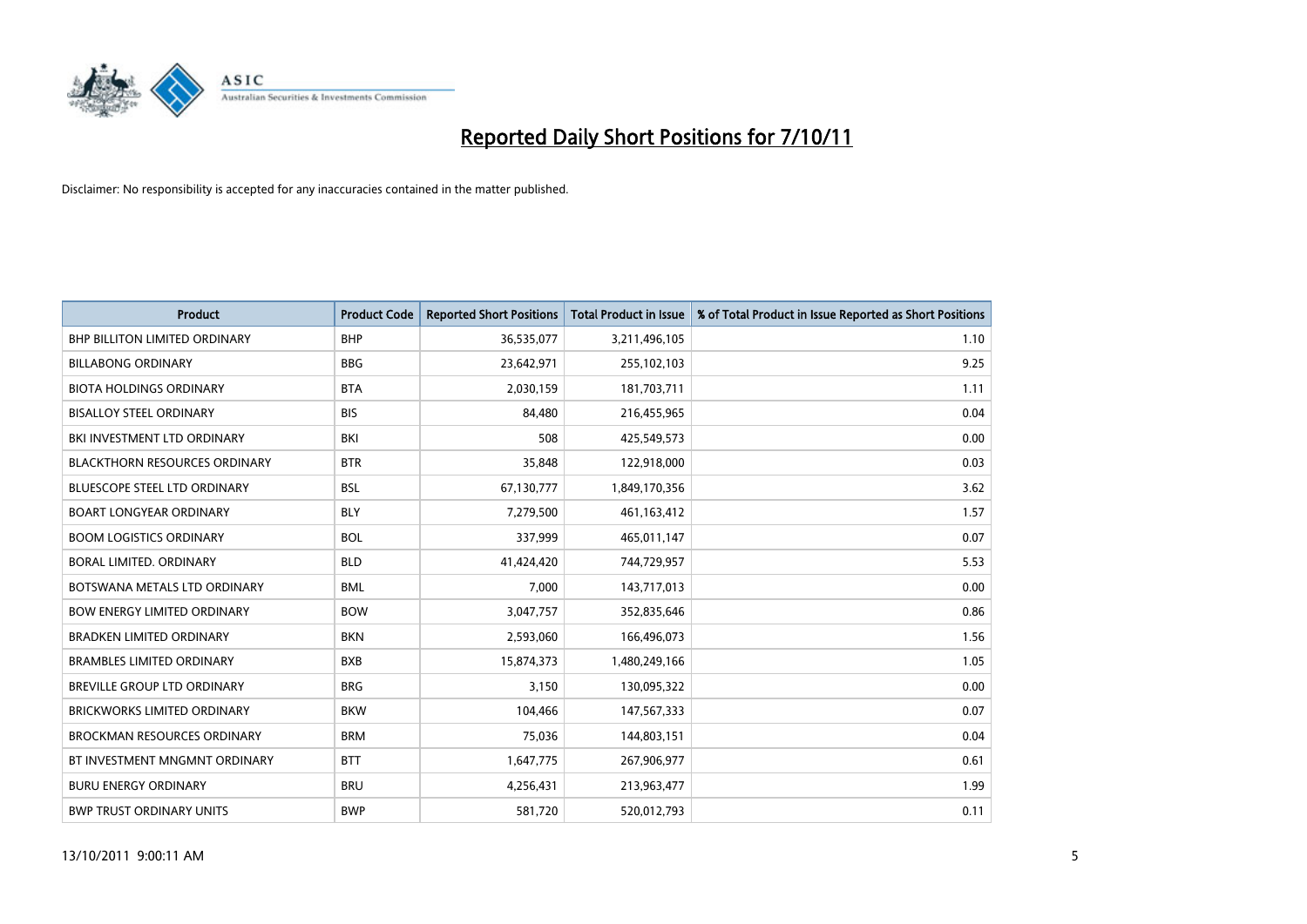

| <b>Product</b>                         | <b>Product Code</b> | <b>Reported Short Positions</b> | <b>Total Product in Issue</b> | % of Total Product in Issue Reported as Short Positions |
|----------------------------------------|---------------------|---------------------------------|-------------------------------|---------------------------------------------------------|
| CABCHARGE AUSTRALIA ORDINARY           | CAB                 | 727,412                         | 120,437,014                   | 0.59                                                    |
| CALTEX AUSTRALIA ORDINARY              | <b>CTX</b>          | 6,691,289                       | 270,000,000                   | 2.50                                                    |
| <b>CAMPBELL BROTHERS ORDINARY</b>      | <b>CPB</b>          | 59,175                          | 67,503,411                    | 0.08                                                    |
| CAPE LAMBERT RES LTD ORDINARY          | <b>CFE</b>          | 1,061,451                       | 652,171,792                   | 0.16                                                    |
| CARABELLA RES LTD ORDINARY             | <b>CLR</b>          | 30,334                          | 98,631,537                    | 0.03                                                    |
| <b>CARBON ENERGY ORDINARY</b>          | <b>CNX</b>          | 941,525                         | 698,517,858                   | 0.13                                                    |
| <b>CARDNO LIMITED ORDINARY</b>         | CDD                 | 13,329                          | 109,988,824                   | 0.01                                                    |
| CARNARVON PETROLEUM ORDINARY           | <b>CVN</b>          | 2,212,965                       | 690,320,634                   | 0.31                                                    |
| CARNEGIE WAVE ENERGY ORDINARY          | <b>CWE</b>          | 83,000                          | 901,487,627                   | 0.01                                                    |
| CARPATHIAN RESOURCES ORDINARY          | <b>CPN</b>          | 75,000                          | 265,533,501                   | 0.03                                                    |
| CARPENTARIA EXP. LTD ORDINARY          | CAP                 | 9,777                           | 98,741,301                    | 0.01                                                    |
| CARSALES.COM LTD ORDINARY              | <b>CRZ</b>          | 16,410,435                      | 234,145,722                   | 6.98                                                    |
| <b>CASH CONVERTERS ORDINARY</b>        | CCV                 | 128,384                         | 379,761,025                   | 0.03                                                    |
| <b>CASPIAN OIL &amp; GAS ORDINARY</b>  | <b>CIG</b>          | 50,000                          | 1,331,500,513                 | 0.00                                                    |
| CATALPA RESOURCES ORDINARY             | CAH                 | 2,082,665                       | 178,299,049                   | 1.16                                                    |
| <b>CELLNET GROUP ORDINARY</b>          | <b>CLT</b>          | 1,342                           | 61,232,953                    | 0.00                                                    |
| CENTRAL PETROLEUM ORDINARY             | <b>CTP</b>          | 11,455                          | 1,073,304,842                 | 0.00                                                    |
| CENTRO PROPERTIES UNITS/ORD STAPLED    | <b>CNP</b>          | 29,264                          | 972,414,514                   | 0.00                                                    |
| CENTRO RETAIL GROUP STAPLED SECURITIES | <b>CER</b>          | 835,491                         | 2,286,399,424                 | 0.03                                                    |
| CERAMIC FUEL CELLS ORDINARY            | <b>CFU</b>          | 709,938                         | 1,208,017,416                 | 0.06                                                    |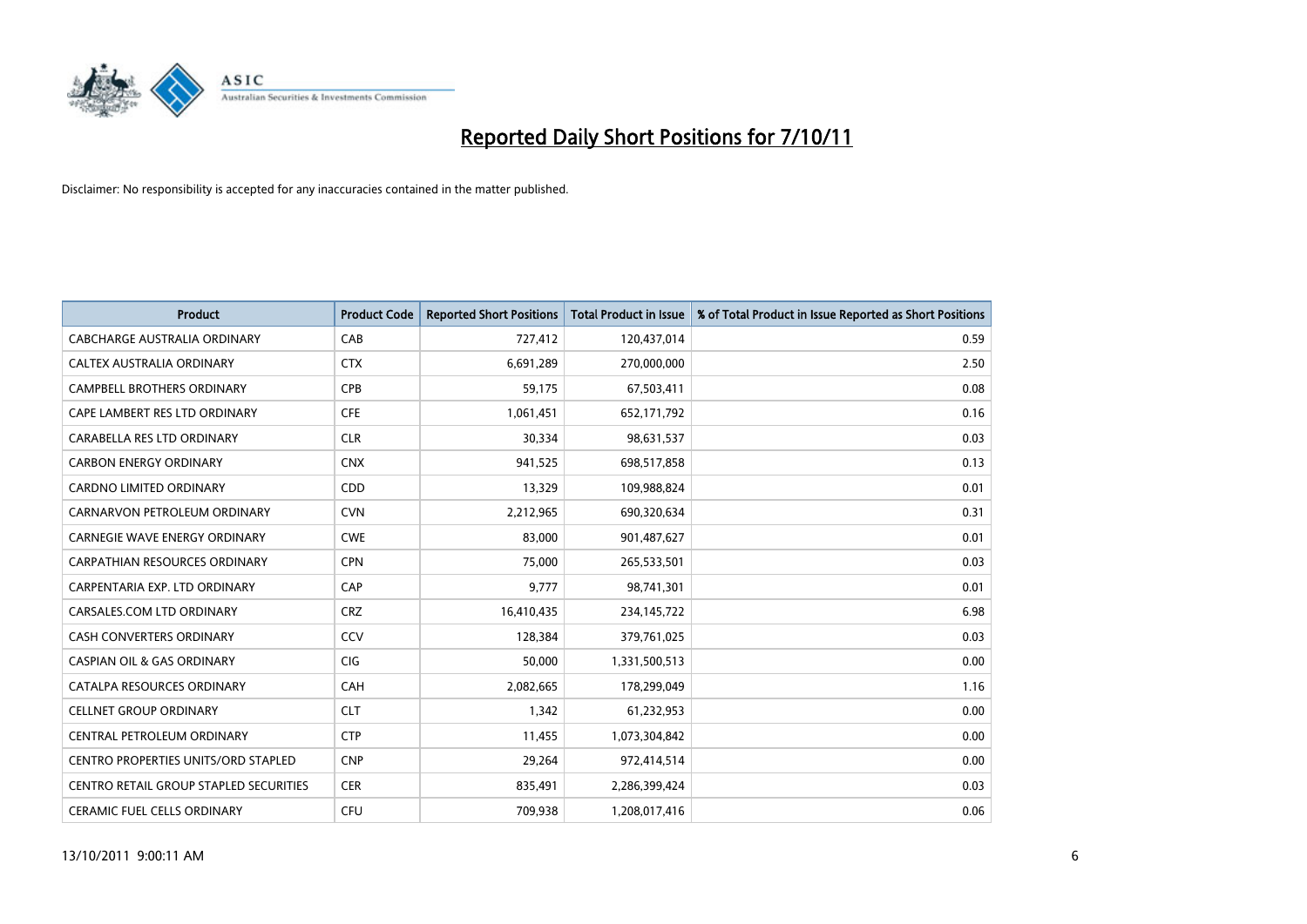

| <b>Product</b>                          | <b>Product Code</b> | <b>Reported Short Positions</b> | <b>Total Product in Issue</b> | % of Total Product in Issue Reported as Short Positions |
|-----------------------------------------|---------------------|---------------------------------|-------------------------------|---------------------------------------------------------|
| <b>CFS RETAIL PROPERTY UNITS</b>        | <b>CFX</b>          | 55,700,613                      | 2,839,591,911                 | 1.95                                                    |
| <b>CHALICE GOLD MINES ORDINARY</b>      | <b>CHN</b>          | 200                             | 250,030,886                   | 0.00                                                    |
| CHALLENGER DIV.PRO. STAPLED UNITS       | <b>CDI</b>          | 139,117                         | 893,936,670                   | 0.01                                                    |
| CHALLENGER INFRAST. STAPLED UNITS       | <b>CIF</b>          | 7,768                           | 316,223,785                   | 0.00                                                    |
| <b>CHALLENGER LIMITED ORDINARY</b>      | <b>CGF</b>          | 47,112,375                      | 493,707,490                   | 9.53                                                    |
| CHANDLER MACLEOD LTD ORDINARY           | <b>CMG</b>          | 11,970                          | 466,466,720                   | 0.00                                                    |
| CHARTER HALL GROUP STAPLED US PROHIBIT. | <b>CHC</b>          | 816,483                         | 308,040,283                   | 0.27                                                    |
| <b>CHARTER HALL OFFICE UNIT</b>         | CQ <sub>O</sub>     | 3,899,385                       | 493,319,730                   | 0.78                                                    |
| <b>CHARTER HALL RETAIL UNITS</b>        | <b>CQR</b>          | 1,195,036                       | 299,628,571                   | 0.39                                                    |
| CITIGOLD CORP LTD ORDINARY              | <b>CTO</b>          | 2,059,217                       | 1,105,078,301                 | 0.18                                                    |
| <b>CLARIUS GRP LTD ORDINARY</b>         | <b>CND</b>          | 1.780                           | 88,161,315                    | 0.00                                                    |
| CLINUVEL PHARMACEUT. ORDINARY           | <b>CUV</b>          | 4,127                           | 30,394,206                    | 0.01                                                    |
| <b>CLOUGH LIMITED ORDINARY</b>          | <b>CLO</b>          | 123,153                         | 769,891,269                   | 0.02                                                    |
| <b>CO2 GROUP LIMITED ORDINARY</b>       | COZ                 | 506.500                         | 280, 347, 888                 | 0.18                                                    |
| <b>COAL &amp; ALLIED ORDINARY</b>       | <b>CNA</b>          | 5,064                           | 86,584,735                    | 0.00                                                    |
| COAL OF AFRICA LTD ORDINARY             | <b>CZA</b>          | 415,400                         | 532,139,661                   | 0.08                                                    |
| <b>COALSPUR MINES LTD ORDINARY</b>      | <b>CPL</b>          | 881,454                         | 579,768,744                   | 0.14                                                    |
| COCA-COLA AMATIL ORDINARY               | <b>CCL</b>          | 5,526,951                       | 758,281,096                   | 0.70                                                    |
| <b>COCHLEAR LIMITED ORDINARY</b>        | <b>COH</b>          | 3,091,679                       | 56,877,410                    | 5.44                                                    |
| <b>COCKATOO COAL ORDINARY</b>           | <b>COK</b>          | 5,810,986                       | 1,016,196,908                 | 0.57                                                    |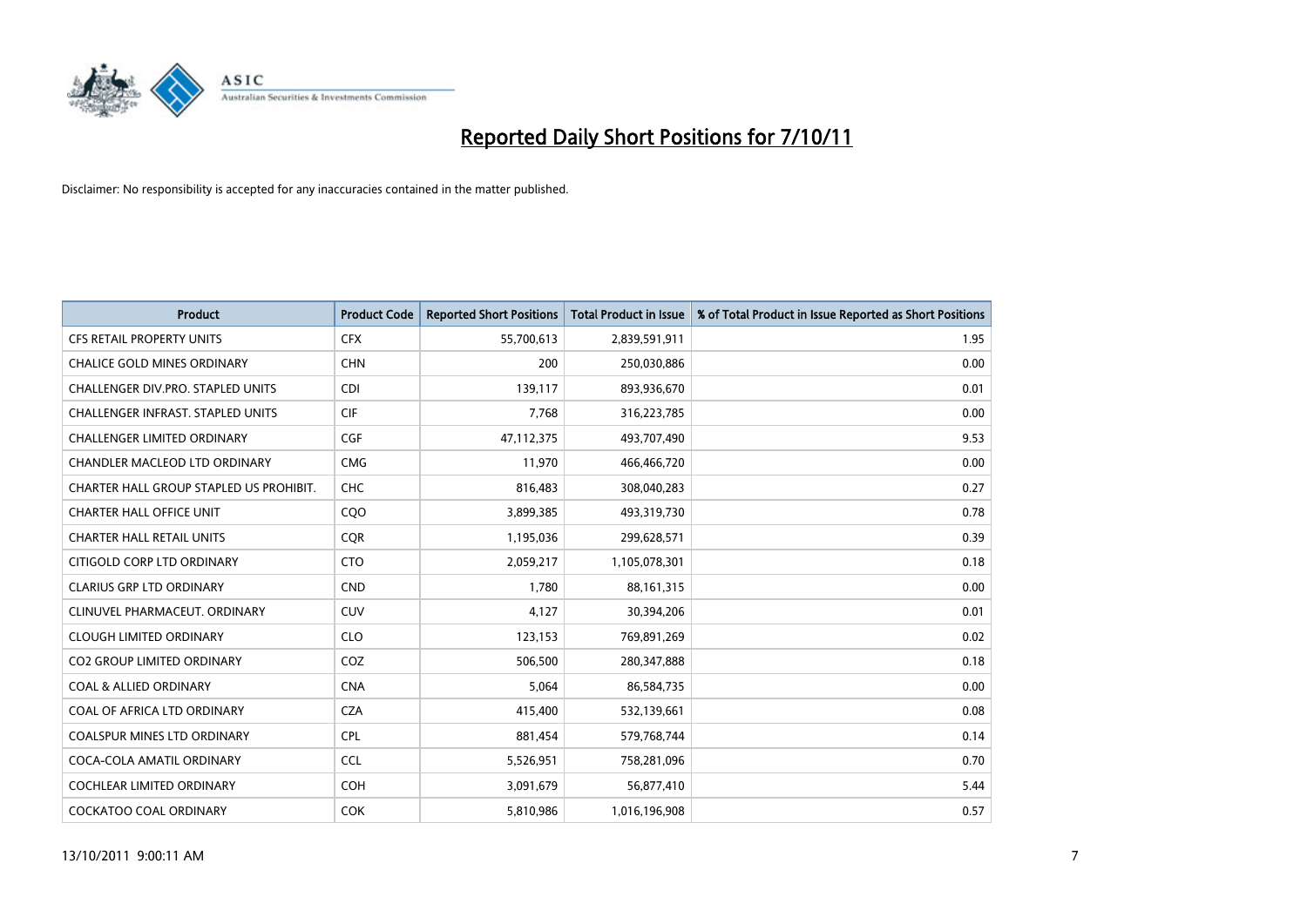

| <b>Product</b>                          | <b>Product Code</b> | <b>Reported Short Positions</b> | <b>Total Product in Issue</b> | % of Total Product in Issue Reported as Short Positions |
|-----------------------------------------|---------------------|---------------------------------|-------------------------------|---------------------------------------------------------|
| <b>COFFEY INTERNATIONAL ORDINARY</b>    | <b>COF</b>          | 1,552,322                       | 134,066,081                   | 1.15                                                    |
| <b>COKAL LTD ORDINARY</b>               | <b>CKA</b>          | 627,239                         | 131,700,735                   | 0.48                                                    |
| <b>COLLINS FOODS LTD ORDINARY</b>       | <b>CKF</b>          | 3,000                           | 93,000,003                    | 0.00                                                    |
| COMMONWEALTH BANK, ORDINARY             | CBA                 | 32,839,397                      | 1,558,713,344                 | 2.05                                                    |
| <b>COMMONWEALTH PROP ORDINARY UNITS</b> | <b>CPA</b>          | 42,256,457                      | 2,458,123,552                 | 1.72                                                    |
| <b>COMPASS RESOURCES ORDINARY</b>       | <b>CMR</b>          | 160,952                         | 147,402,920                   | 0.11                                                    |
| <b>COMPUTERSHARE LTD ORDINARY</b>       | <b>CPU</b>          | 3,749,038                       | 555,664,059                   | 0.65                                                    |
| <b>CONNECTEAST GROUP STAPLED</b>        | <b>CEU</b>          | 239,775                         | 3,940,145,951                 | 0.00                                                    |
| CONQUEST MINING ORDINARY                | COT                 | 169,802                         | 583,241,478                   | 0.02                                                    |
| CONSOLIDATED MEDIA, ORDINARY            | <b>CMI</b>          | 1,746,034                       | 561,834,996                   | 0.31                                                    |
| CONTANGO MICROCAP ORDINARY              | <b>CTN</b>          | 7,500                           | 147,467,406                   | 0.01                                                    |
| CONTINENTAL COAL LTD ORDINARY           | CCC                 | 41,389                          | 372,662,917                   | 0.01                                                    |
| <b>COOPER ENERGY LTD ORDINARY</b>       | COE                 | 89,539                          | 292,576,001                   | 0.03                                                    |
| <b>COPPER STRIKE LTD ORDINARY</b>       | <b>CSE</b>          | 714                             | 129,455,571                   | 0.00                                                    |
| <b>CORDLIFE LIMITED ORDINARY</b>        | CBB                 |                                 | 150,887,354                   | 0.00                                                    |
| COUNT FINANCIAL ORDINARY                | COU                 | 430,282                         | 262,282,684                   | 0.16                                                    |
| <b>CREDIT CORP GROUP ORDINARY</b>       | <b>CCP</b>          | 10,301                          | 45,571,114                    | 0.02                                                    |
| <b>CROMWELL PROP STAPLED SECURITIES</b> | <b>CMW</b>          | 91,003                          | 966,845,859                   | 0.01                                                    |
| <b>CROWN LIMITED ORDINARY</b>           | <b>CWN</b>          | 1,506,603                       | 758,394,185                   | 0.19                                                    |
| <b>CSG LIMITED ORDINARY</b>             | CSV                 | 816,308                         | 282,567,499                   | 0.29                                                    |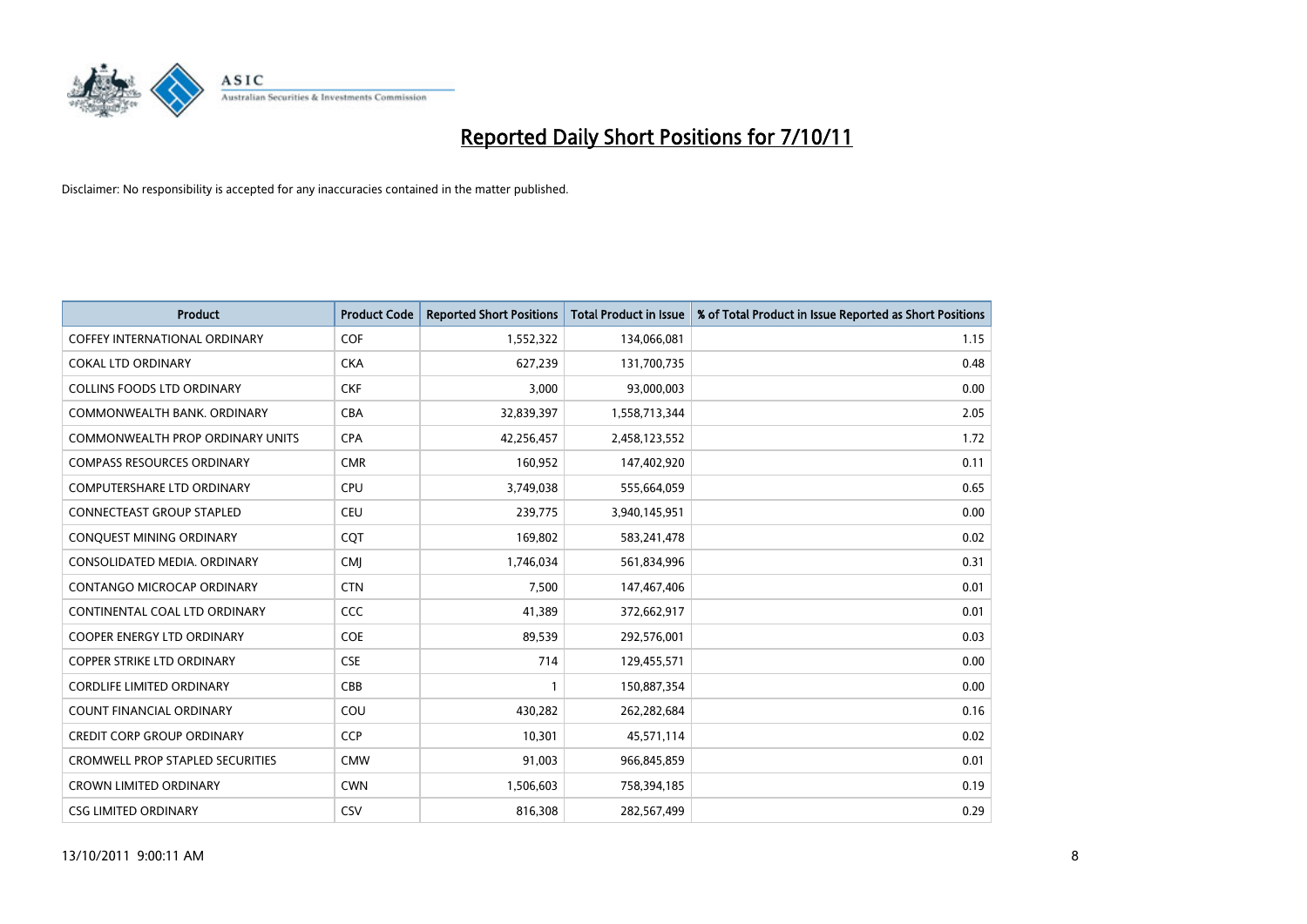

| <b>Product</b>                       | <b>Product Code</b> | <b>Reported Short Positions</b> | <b>Total Product in Issue</b> | % of Total Product in Issue Reported as Short Positions |
|--------------------------------------|---------------------|---------------------------------|-------------------------------|---------------------------------------------------------|
| <b>CSL LIMITED ORDINARY</b>          | <b>CSL</b>          | 6,420,867                       | 524,996,929                   | 1.18                                                    |
| <b>CSR LIMITED ORDINARY</b>          | <b>CSR</b>          | 22,815,290                      | 506,000,315                   | 4.49                                                    |
| <b>CUDECO LIMITED ORDINARY</b>       | CDU                 | 1,680,083                       | 138,649,865                   | 1.21                                                    |
| <b>CUSTOMERS LIMITED ORDINARY</b>    | CUS                 | 7,124                           | 134,869,357                   | 0.01                                                    |
| DART ENERGY LTD ORDINARY             | <b>DTE</b>          | 6,401,550                       | 720,875,002                   | 0.89                                                    |
| DAVID JONES LIMITED ORDINARY         | <b>DJS</b>          | 56,084,897                      | 520,751,395                   | 10.77                                                   |
| <b>DECMIL GROUP LIMITED ORDINARY</b> | <b>DCG</b>          | 421,385                         | 124,269,568                   | 0.33                                                    |
| DEEP YELLOW LIMITED ORDINARY         | <b>DYL</b>          | 15,876                          | 1,128,506,403                 | 0.00                                                    |
| DEVINE LIMITED ORDINARY              | <b>DVN</b>          | 1,700                           | 634,918,223                   | 0.00                                                    |
| DEXUS PROPERTY GROUP STAPLED UNITS   | <b>DXS</b>          | 18,371,435                      | 4,839,024,176                 | 0.36                                                    |
| DISCOVERY METALS LTD ORDINARY        | <b>DML</b>          | 8,333,908                       | 439,128,231                   | 1.91                                                    |
| DOMINO PIZZA ENTERPR ORDINARY        | <b>DMP</b>          | 258,445                         | 69,024,674                    | 0.38                                                    |
| DOWNER EDI LIMITED ORDINARY          | <b>DOW</b>          | 6,654,567                       | 429,100,296                   | 1.56                                                    |
| DUET GROUP STAPLED US PROHIBIT.      | <b>DUE</b>          | 6,651,333                       | 1,091,628,341                 | 0.60                                                    |
| DULUXGROUP LIMITED ORDINARY          | <b>DLX</b>          | 11,082,193                      | 367,456,259                   | 3.01                                                    |
| EASTERN STAR GAS ORDINARY            | <b>ESG</b>          | 30,913,470                      | 992,547,041                   | 3.11                                                    |
| ECHO ENTERTAINMENT ORDINARY          | <b>EGP</b>          | 4,277,075                       | 688,019,737                   | 0.60                                                    |
| ELDERS LIMITED ORDINARY              | <b>ELD</b>          | 16,975,422                      | 448,598,480                   | 3.77                                                    |
| ELDORADO GOLD CORP CDI 1:1           | EAU                 | 36,188                          | 9,736,395                     | 0.38                                                    |
| ELEMENTAL MINERALS ORDINARY          | <b>ELM</b>          | 319,137                         | 222,281,109                   | 0.15                                                    |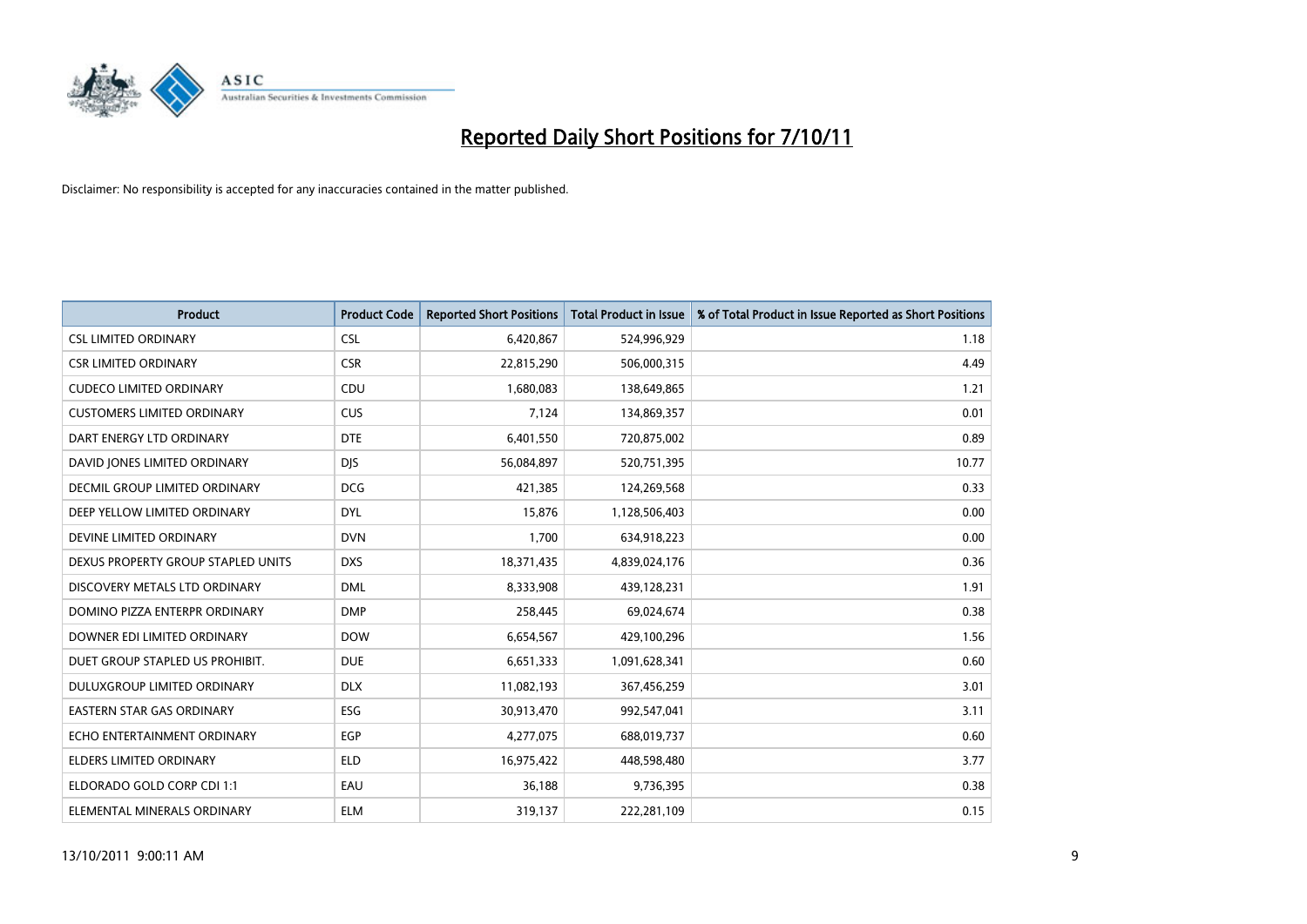

| <b>Product</b>                        | <b>Product Code</b> | <b>Reported Short Positions</b> | <b>Total Product in Issue</b> | % of Total Product in Issue Reported as Short Positions |
|---------------------------------------|---------------------|---------------------------------|-------------------------------|---------------------------------------------------------|
| ELEMENTOS LIMITED ORDINARY            | <b>ELT</b>          | 16                              | 77,068,979                    | 0.00                                                    |
| ELIXIR PETROLEUM LTD ORDINARY         | <b>EXR</b>          | 324,400                         | 188,988,472                   | 0.17                                                    |
| <b>EMECO HOLDINGS ORDINARY</b>        | <b>EHL</b>          | 2,244,940                       | 631,237,586                   | 0.35                                                    |
| ENERGY RESOURCES ORDINARY 'A'         | <b>ERA</b>          | 5,706,302                       | 190,737,934                   | 3.01                                                    |
| <b>ENERGY WORLD CORPOR, ORDINARY</b>  | <b>EWC</b>          | 27,588,346                      | 1,734,166,672                 | 1.58                                                    |
| <b>ENTEK ENERGY LTD ORDINARY</b>      | <b>ETE</b>          | 489.903                         | 510,657,387                   | 0.10                                                    |
| ENTELLECT LIMITED ORDINARY            | <b>ESN</b>          | 464,050                         | 985,337,932                   | 0.05                                                    |
| <b>ENVESTRA LIMITED ORDINARY</b>      | <b>ENV</b>          | 1,457,639                       | 1,468,560,201                 | 0.10                                                    |
| EQUATORIAL RES LTD ORDINARY           | EQX                 | 18,752                          | 113,048,553                   | 0.02                                                    |
| EXTRACT RESOURCES ORDINARY            | <b>EXT</b>          | 497,964                         | 251,159,163                   | 0.19                                                    |
| FAIRFAX MEDIA LTD ORDINARY            | <b>FXI</b>          | 345,279,957                     | 2,351,955,725                 | 14.66                                                   |
| <b>FANTASTIC HOLDINGS ORDINARY</b>    | <b>FAN</b>          | 1,220                           | 102,739,538                   | 0.00                                                    |
| <b>FAR LTD ORDINARY</b>               | <b>FAR</b>          | 21,000,000                      | 1,245,401,164                 | 1.69                                                    |
| <b>FERRAUS LIMITED ORDINARY</b>       | <b>FRS</b>          | 370                             | 408,884,504                   | 0.00                                                    |
| FISHER & PAYKEL APP. ORDINARY         | <b>FPA</b>          | 88,298                          | 724,235,162                   | 0.01                                                    |
| FISHER & PAYKEL H. ORDINARY           | <b>FPH</b>          | 2,999                           | 525,362,450                   | 0.00                                                    |
| FKP PROPERTY GROUP STAPLED SECURITIES | <b>FKP</b>          | 26,479,179                      | 1,197,968,723                 | 2.19                                                    |
| FLEETWOOD CORP ORDINARY               | <b>FWD</b>          | 423,962                         | 58,696,301                    | 0.73                                                    |
| FLETCHER BUILDING ORDINARY            | <b>FBU</b>          | 8,977,648                       | 678,573,570                   | 1.32                                                    |
| FLEXIGROUP LIMITED ORDINARY           | <b>FXL</b>          | 61,559                          | 277,862,586                   | 0.02                                                    |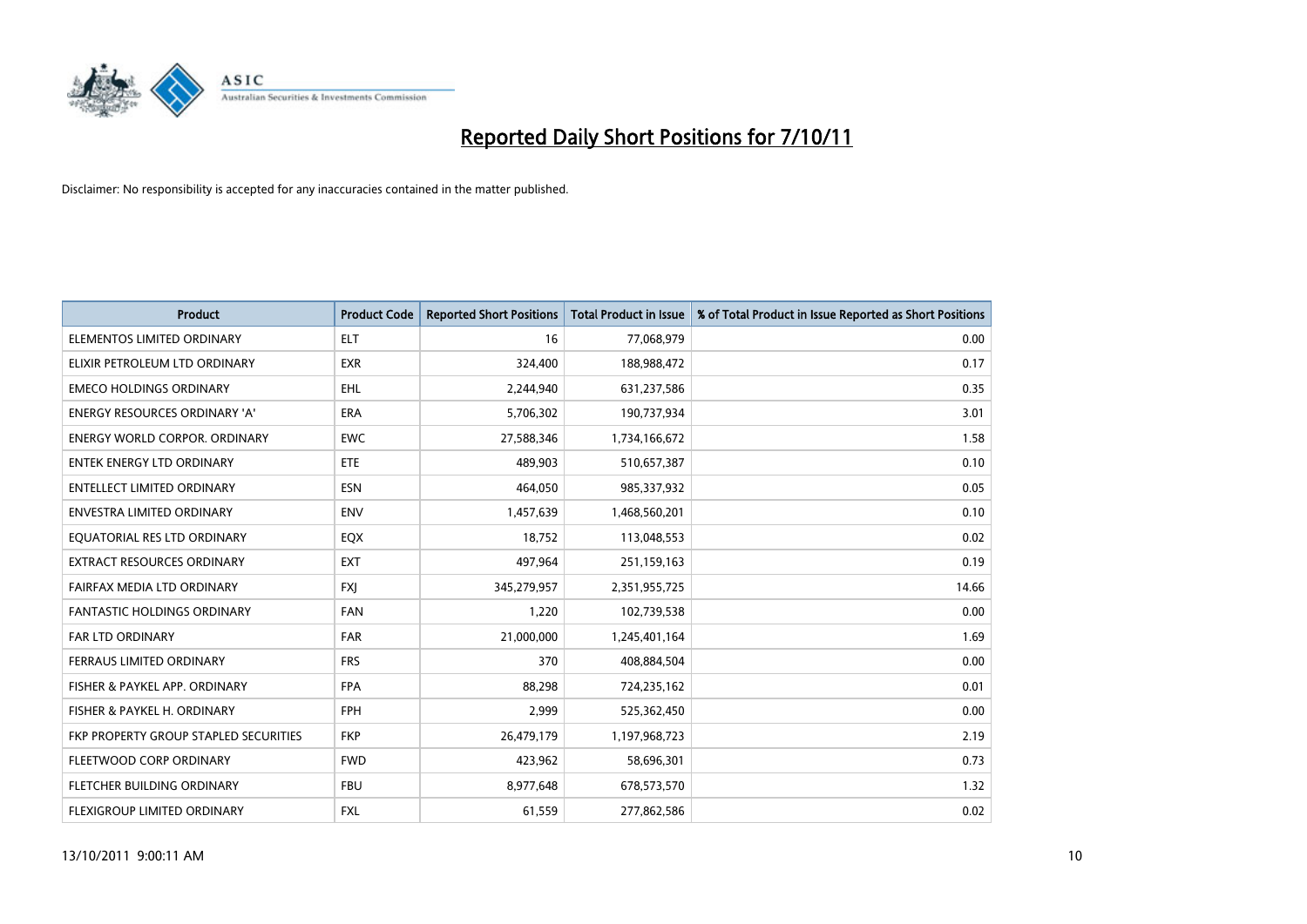

| <b>Product</b>                              | <b>Product Code</b> | <b>Reported Short Positions</b> | <b>Total Product in Issue</b> | % of Total Product in Issue Reported as Short Positions |
|---------------------------------------------|---------------------|---------------------------------|-------------------------------|---------------------------------------------------------|
| <b>FLIGHT CENTRE ORDINARY</b>               | <b>FLT</b>          | 4,768,331                       | 99,982,877                    | 4.76                                                    |
| <b>FLINDERS MINES LTD ORDINARY</b>          | <b>FMS</b>          | 21,677,621                      | 1,821,039,571                 | 1.18                                                    |
| <b>FOCUS MINERALS LTD ORDINARY</b>          | <b>FML</b>          | 8,275,948                       | 4,263,534,602                 | 0.19                                                    |
| FORGE GROUP LIMITED ORDINARY                | FGE                 | 115,660                         | 83,429,014                    | 0.13                                                    |
| <b>FORTE ENERGY NL ORDINARY</b>             | <b>FTE</b>          | 2,667,039                       | 695,589,311                   | 0.38                                                    |
| FORTESCUE METALS GRP ORDINARY               | <b>FMG</b>          | 51,028,166                      | 3,113,798,659                 | 1.60                                                    |
| <b>FOSTER'S GROUP ORDINARY</b>              | FGL                 | 9.191.996                       | 1,940,894,542                 | 0.44                                                    |
| FTD CORPORATION ORDINARY                    | <b>FTD</b>          | 8,088                           | 36,474,593                    | 0.02                                                    |
| FUNTASTIC LIMITED ORDINARY                  | <b>FUN</b>          | 322,528                         | 340,997,682                   | 0.09                                                    |
| <b>G.U.D. HOLDINGS ORDINARY</b>             | <b>GUD</b>          | 443,806                         | 70,107,387                    | 0.61                                                    |
| <b>GALAXY RESOURCES ORDINARY</b>            | GXY                 | 2,649,364                       | 323,327,000                   | 0.81                                                    |
| <b>GEODYNAMICS LIMITED ORDINARY</b>         | GDY                 | 86,812                          | 337,084,174                   | 0.03                                                    |
| <b>GINDALBIE METALS LTD ORDINARY</b>        | <b>GBG</b>          | 27,750,534                      | 1,135,565,349                 | 2.45                                                    |
| <b>GLOBAL MINING ORDINARY</b>               | GMI                 | 8.951                           | 184,894,556                   | 0.00                                                    |
| <b>GLOUCESTER COAL ORDINARY</b>             | GCL                 | 1,656,418                       | 202,905,967                   | 0.81                                                    |
| <b>GME RESOURCES LTD ORDINARY</b>           | <b>GME</b>          | 800                             | 322,635,902                   | 0.00                                                    |
| <b>GOLD ONE INT LTD ORDINARY</b>            | GDO                 | 999,635                         | 809,004,292                   | 0.12                                                    |
| <b>GOLDEN WEST RESOURCE ORDINARY</b>        | <b>GWR</b>          | 1,617                           | 192,082,567                   | 0.00                                                    |
| <b>GOODMAN FIELDER, ORDINARY</b>            | <b>GFF</b>          | 75,859,497                      | 1,380,386,438                 | 5.51                                                    |
| <b>GOODMAN FIELDER. RTS 14-OCT-11 FORUS</b> | <b>GFFR</b>         | 719.544                         | 143,790,254                   | 0.50                                                    |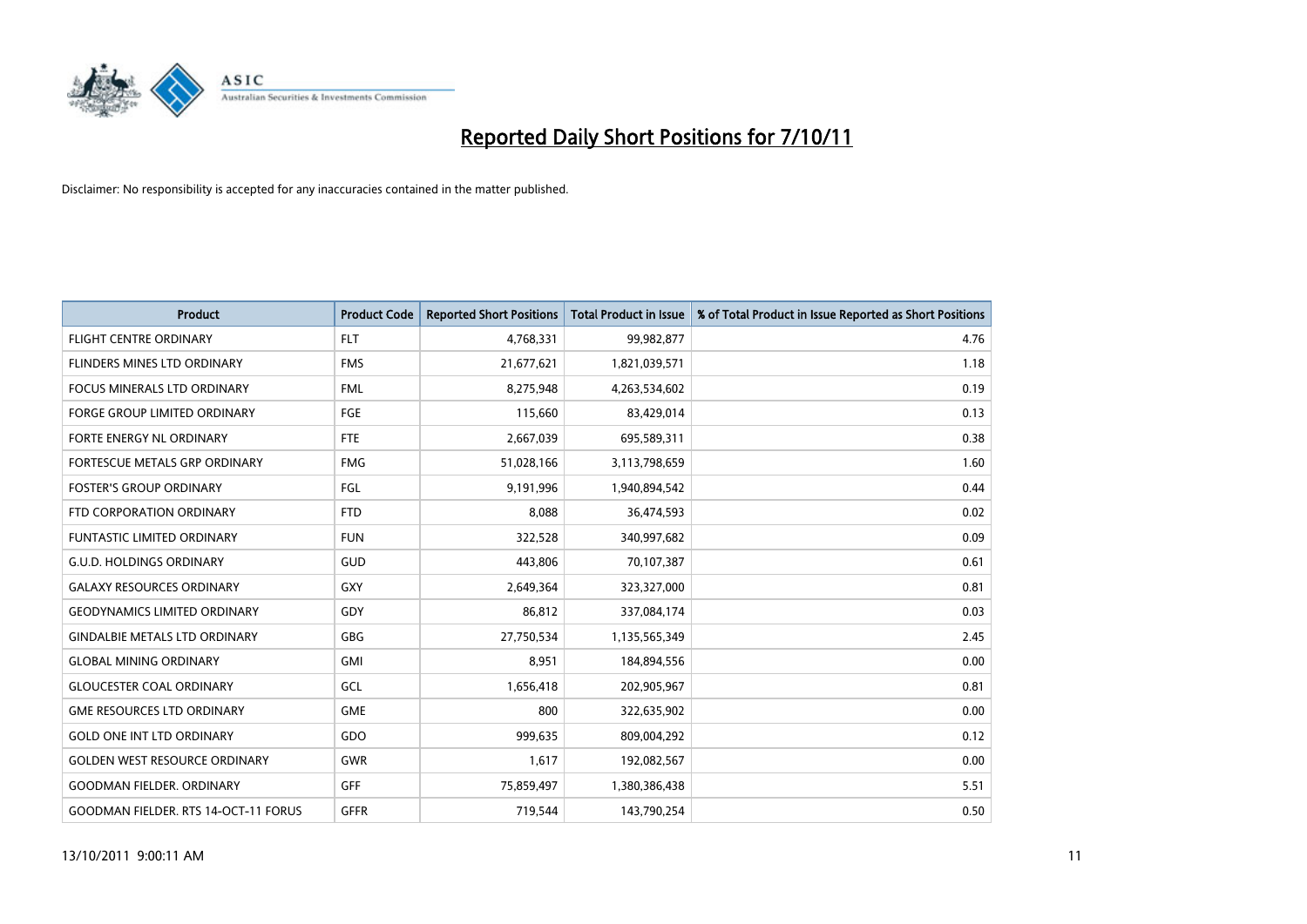

| <b>Product</b>                            | <b>Product Code</b> | <b>Reported Short Positions</b> | <b>Total Product in Issue</b> | % of Total Product in Issue Reported as Short Positions |
|-------------------------------------------|---------------------|---------------------------------|-------------------------------|---------------------------------------------------------|
| <b>GOODMAN GROUP STAPLED US PROHIBIT.</b> | <b>GMG</b>          | 39,459,305                      | 7,394,907,651                 | 0.51                                                    |
| <b>GPT GROUP STAPLED SEC.</b>             | <b>GPT</b>          | 16,148,621                      | 1,836,242,729                 | 0.86                                                    |
| <b>GRAINCORP LIMITED A CLASS ORDINARY</b> | <b>GNC</b>          | 1,081,926                       | 198,318,900                   | 0.54                                                    |
| <b>GRANGE RESOURCES. ORDINARY</b>         | <b>GRR</b>          | 641,955                         | 1,153,937,134                 | 0.05                                                    |
| <b>GREENCAP LIMITED ORDINARY</b>          | GCG                 |                                 | 262,515,385                   | 0.00                                                    |
| <b>GREENLAND MIN EN LTD ORDINARY</b>      | GGG                 | 2,550,547                       | 410,407,582                   | 0.60                                                    |
| <b>GRYPHON MINERALS LTD ORDINARY</b>      | GRY                 | 1,700,892                       | 300,122,058                   | 0.57                                                    |
| <b>GUILDFORD COAL LTD ORDINARY</b>        | <b>GUF</b>          | 2,231,462                       | 219,654,168                   | 1.03                                                    |
| <b>GUINNESS PEAT GROUP. CDI 1:1</b>       | <b>GPG</b>          | 47,054                          | 266,628,162                   | 0.02                                                    |
| <b>GUNNS LIMITED ORDINARY</b>             | <b>GNS</b>          | 57,107,149                      | 848,401,559                   | 6.72                                                    |
| <b>GWA GROUP LTD ORDINARY</b>             | <b>GWA</b>          | 9,978,832                       | 301,525,014                   | 3.30                                                    |
| HARVEY NORMAN ORDINARY                    | <b>HVN</b>          | 60,234,633                      | 1,062,316,784                 | 5.68                                                    |
| HASTIE GROUP LIMITED ORDINARY             | <b>HST</b>          | 3,205,331                       | 1,369,040,011                 | 0.23                                                    |
| HASTINGS DIVERSIFIED STAPLED SECURITY     | <b>HDF</b>          | 3,602,987                       | 530,001,072                   | 0.68                                                    |
| <b>HEARTWARE INT INC CDI 35:1</b>         | <b>HIN</b>          | 272,008                         | 48,598,550                    | 0.56                                                    |
| <b>HENDERSON GROUP CDI 1:1</b>            | <b>HGG</b>          | 9,702,096                       | 642,886,460                   | 1.49                                                    |
| HFA HOLDINGS LIMITED ORDINARY             | <b>HFA</b>          | 16,273                          | 117,332,831                   | 0.01                                                    |
| HIGHLANDS PACIFIC ORDINARY                | <b>HIG</b>          | 2,425,521                       | 686,082,148                   | 0.35                                                    |
| HILLGROVE RES LTD ORDINARY                | <b>HGO</b>          | 2,163,168                       | 793,698,575                   | 0.28                                                    |
| HILLS HOLDINGS LTD ORDINARY               | <b>HIL</b>          | 10,677,806                      | 249,251,190                   | 4.28                                                    |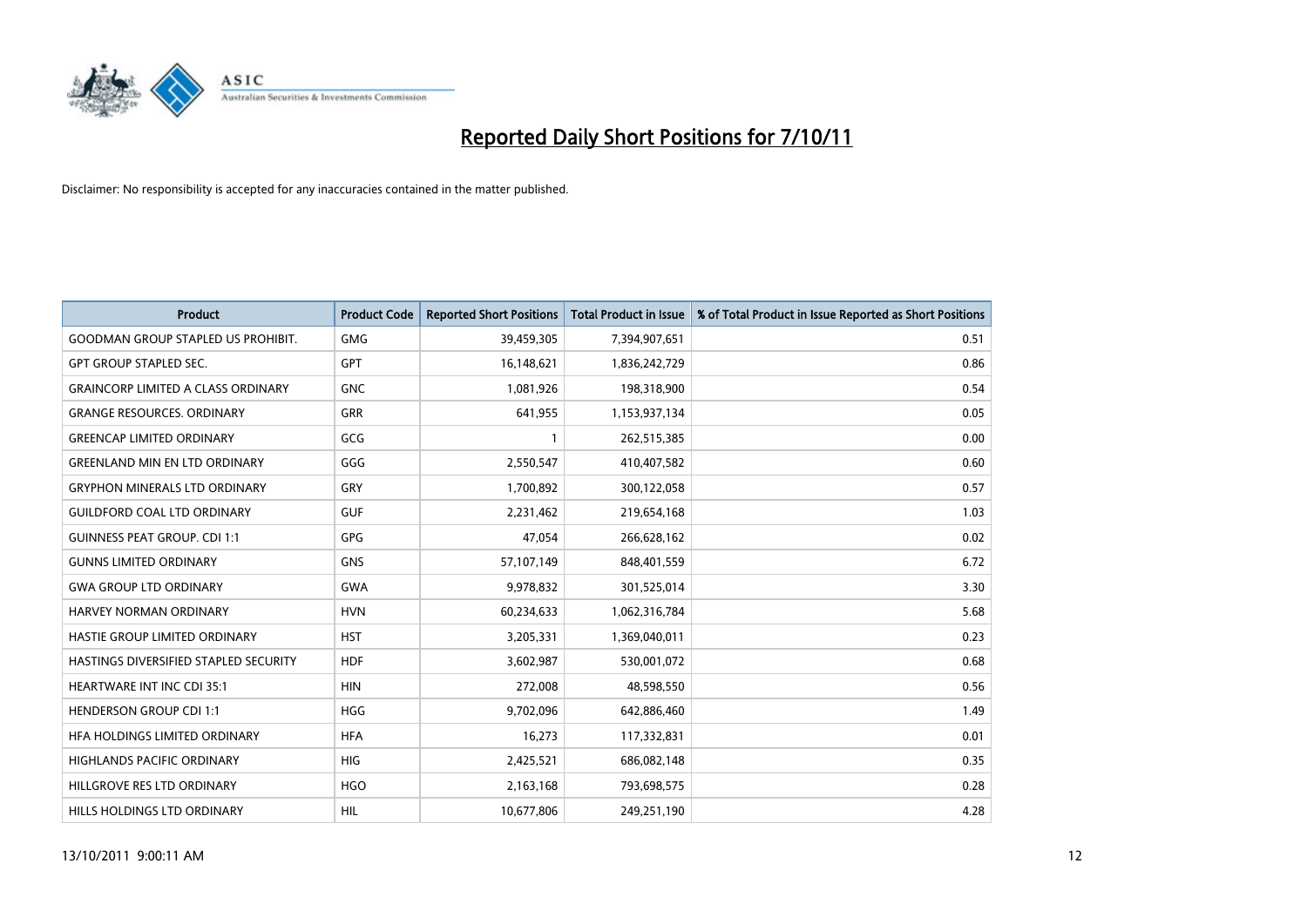

| <b>Product</b>                                | <b>Product Code</b> | <b>Reported Short Positions</b> | <b>Total Product in Issue</b> | % of Total Product in Issue Reported as Short Positions |
|-----------------------------------------------|---------------------|---------------------------------|-------------------------------|---------------------------------------------------------|
| HORIZON OIL LIMITED ORDINARY                  | <b>HZN</b>          | 15,690,351                      | 1,130,811,515                 | 1.39                                                    |
| HUNNU COAL LIMITED ORDINARY                   | <b>HUN</b>          | 63,409                          | 218,565,002                   | 0.03                                                    |
| <b>IINET LIMITED ORDINARY</b>                 | <b>IIN</b>          | 1,212,249                       | 152,169,119                   | 0.79                                                    |
| ILUKA RESOURCES ORDINARY                      | ILU                 | 8,672,104                       | 418,700,517                   | 2.05                                                    |
| <b>IMDEX LIMITED ORDINARY</b>                 | <b>IMD</b>          | 80,069                          | 204,447,435                   | 0.03                                                    |
| IMF (AUSTRALIA) LTD ORDINARY                  | <b>IMF</b>          | 353,657                         | 123,828,193                   | 0.28                                                    |
| <b>IMX RESOURCES LTD ORDINARY</b>             | <b>IXR</b>          | 20,000                          | 262,612,803                   | 0.01                                                    |
| <b>INCITEC PIVOT ORDINARY</b>                 | IPL                 | 985,574                         | 1,628,730,107                 | 0.03                                                    |
| INDEPENDENCE GROUP ORDINARY                   | <b>IGO</b>          | 4,299,268                       | 202,907,135                   | 2.13                                                    |
| <b>INDOPHIL RESOURCES ORDINARY</b>            | <b>IRN</b>          | 1,441,000                       | 995,437,860                   | 0.14                                                    |
| <b>INDUSTREA LIMITED ORDINARY</b>             | IDL                 | 1,558,784                       | 364,733,566                   | 0.42                                                    |
| <b>INFIGEN ENERGY STAPLED SECURITIES</b>      | <b>IFN</b>          | 7,952,757                       | 762,265,972                   | 1.06                                                    |
| ING RE COM GROUP STAPLED SECURITIES           | ILF.                | 3,583                           | 441,029,194                   | 0.00                                                    |
| <b>INSURANCE AUSTRALIA ORDINARY</b>           | IAG                 | 12,369,014                      | 2,079,034,021                 | 0.57                                                    |
| INT GOLDFIELDS LTD ORDINARY                   | <b>IGS</b>          | 8,042,682                       | 571,520,386                   | 1.41                                                    |
| <b>INTEGRA MINING LTD, ORDINARY</b>           | <b>IGR</b>          | 5,422,317                       | 843,743,881                   | 0.64                                                    |
| <b>INTREPID MINES ORDINARY</b>                | <b>IAU</b>          | 2,689,860                       | 522,374,199                   | 0.50                                                    |
| <b>INVESTA OFFICE FUND STAPLED SECURITIES</b> | <b>IOF</b>          | 13,634,256                      | 2,657,463,999                 | 0.51                                                    |
| <b>INVOCARE LIMITED ORDINARY</b>              | IVC                 | 1,122,570                       | 107,912,897                   | 1.03                                                    |
| <b>ION LIMITED ORDINARY</b>                   | <b>ION</b>          | 164,453                         | 256,365,105                   | 0.06                                                    |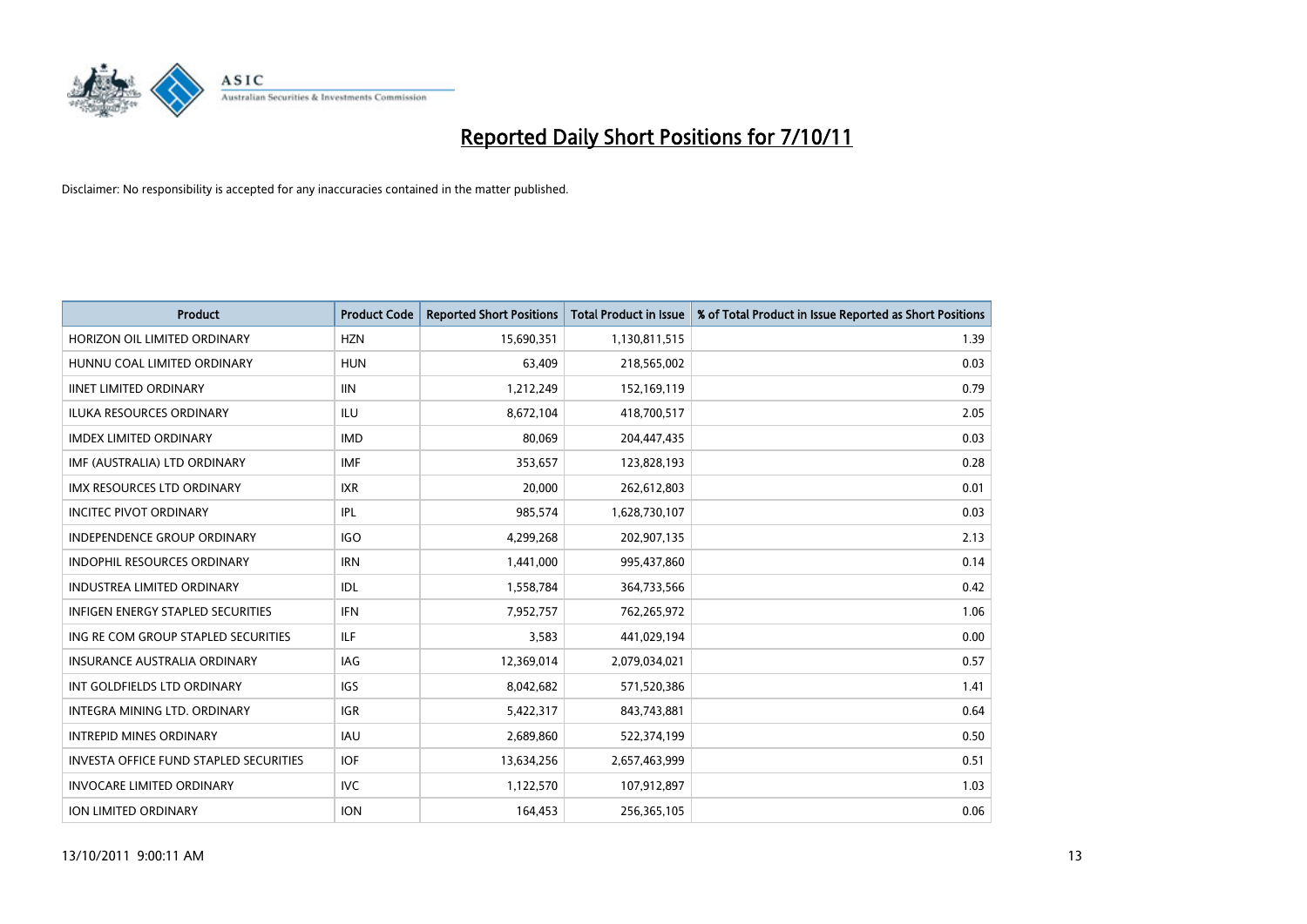

| <b>Product</b>                                  | <b>Product Code</b> | <b>Reported Short Positions</b> | <b>Total Product in Issue</b> | % of Total Product in Issue Reported as Short Positions |
|-------------------------------------------------|---------------------|---------------------------------|-------------------------------|---------------------------------------------------------|
| <b>IOOF HOLDINGS LTD ORDINARY</b>               | IFL                 | 992,433                         | 229,794,395                   | 0.43                                                    |
| <b>IRESS MARKET TECH. ORDINARY</b>              | <b>IRE</b>          | 799,179                         | 127,036,010                   | 0.62                                                    |
| <b>IRON ORE HOLDINGS ORDINARY</b>               | <b>IOH</b>          | 20,025                          | 166,087,005                   | 0.01                                                    |
| ISHARES MSCI AUS 200 ISHARES MSCI AUS 200       | <b>IOZ</b>          | 74,980                          | 2,326,394                     | 3.22                                                    |
| ISHARES MSCI EM MKTS CDI 1:1                    | <b>IEM</b>          | 18,083                          | 425,700,000                   | 0.00                                                    |
| <b>ISHARES S&amp;P EU 350 CDI 1:1</b>           | <b>IEU</b>          | 12,193                          | 50,800,000                    | 0.02                                                    |
| ISHARES S&P HIGH DIV ISHARES S&P HIGH DIV       | <b>IHD</b>          | 71,187                          | 2,201,253                     | 3.23                                                    |
| ISHARES SMALL ORDS ISHARES SMALL ORDS           | <b>ISO</b>          | 699,253                         | 5,401,916                     | 12.94                                                   |
| <b>IVANHOE AUSTRALIA ORDINARY</b>               | <b>IVA</b>          | 787,814                         | 484,165,340                   | 0.16                                                    |
| <b>JAMES HARDIE INDUST CHESS DEPOSITARY INT</b> | <b>IHX</b>          | 25,250,809                      | 435,640,582                   | 5.76                                                    |
| <b>JAMESON RESOURCES ORDINARY</b>               | <b>JAL</b>          | 1,600,000                       | 95,828,865                    | 1.67                                                    |
| <b>JB HI-FI LIMITED ORDINARY</b>                | <b>IBH</b>          | 17,727,202                      | 98,756,791                    | 17.96                                                   |
| <b>JUPITER MINES ORDINARY</b>                   | <b>IMS</b>          | 45,044                          | 1,561,235,037                 | 0.00                                                    |
| <b>KAGARA LTD ORDINARY</b>                      | <b>KZL</b>          | 12,052,124                      | 718,068,836                   | 1.66                                                    |
| KAROON GAS AUSTRALIA ORDINARY                   | <b>KAR</b>          | 4,338,767                       | 221,420,769                   | 1.93                                                    |
| KATHMANDU HOLD LTD ORDINARY                     | <b>KMD</b>          | 2,059,667                       | 200,000,000                   | 1.03                                                    |
| <b>KEYBRIDGE CAPITAL ORDINARY</b>               | KBC                 | 7,999                           | 172,070,564                   | 0.00                                                    |
| KIMBERLEY METALS LTD ORDINARY                   | <b>KBL</b>          | 1,820                           | 164,752,978                   | 0.00                                                    |
| KINGSGATE CONSOLID. ORDINARY                    | <b>KCN</b>          | 2,061,129                       | 139,039,834                   | 1.46                                                    |
| KINGSROSE MINING LTD ORDINARY                   | <b>KRM</b>          | 740,889                         | 267, 223, 726                 | 0.27                                                    |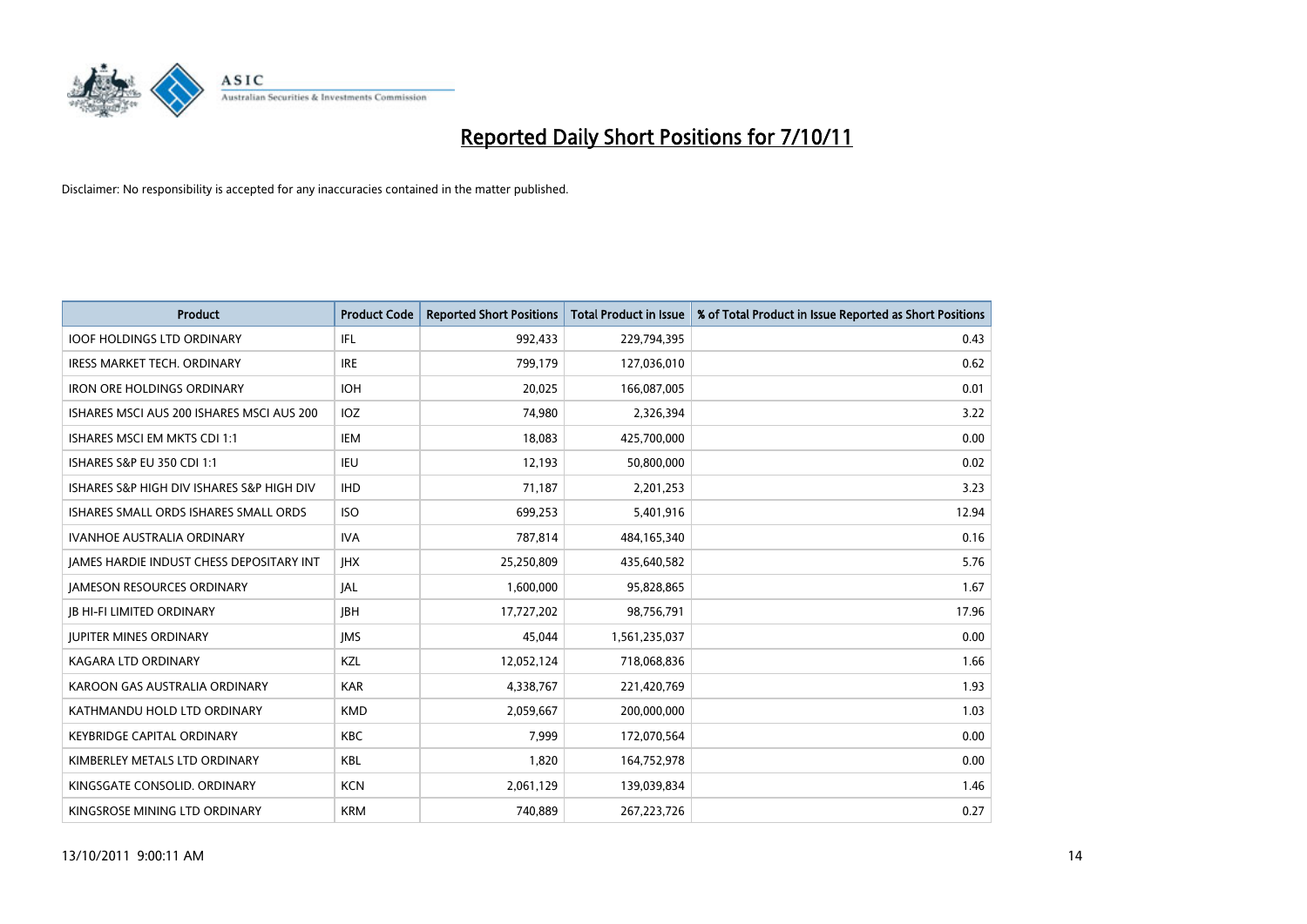

| <b>Product</b>                        | <b>Product Code</b> | <b>Reported Short Positions</b> | <b>Total Product in Issue</b> | % of Total Product in Issue Reported as Short Positions |
|---------------------------------------|---------------------|---------------------------------|-------------------------------|---------------------------------------------------------|
| LEIGHTON HOLDINGS ORDINARY            | LEI                 | 10,880,454                      | 336,515,596                   | 3.24                                                    |
| LEND LEASE GROUP UNIT/ORD STAPLED     | LLC                 | 3,069,776                       | 571,804,090                   | 0.54                                                    |
| LINC ENERGY LTD ORDINARY              | <b>LNC</b>          | 6,608,207                       | 503,418,900                   | 1.30                                                    |
| LIQUEFIED NATURAL ORDINARY            | <b>LNG</b>          | 370,140                         | 267,699,015                   | 0.14                                                    |
| LYNAS CORPORATION ORDINARY            | <b>LYC</b>          | 83,436,528                      | 1,713,846,913                 | 4.88                                                    |
| M2 TELECOMMUNICATION ORDINARY         | <b>MTU</b>          | 153,751                         | 123,810,285                   | 0.11                                                    |
| <b>MACA LIMITED ORDINARY</b>          | <b>MLD</b>          | 404                             | 150,000,000                   | 0.00                                                    |
| MACARTHUR COAL ORDINARY               | <b>MCC</b>          | 805,864                         | 302,092,343                   | 0.27                                                    |
| <b>MACMAHON HOLDINGS ORDINARY</b>     | <b>MAH</b>          | 5,154,771                       | 738,631,705                   | 0.71                                                    |
| MACO ATLAS ROADS GRP ORDINARY STAPLED | <b>MOA</b>          | 10,842,815                      | 464,279,594                   | 2.32                                                    |
| MACQUARIE GROUP LTD ORDINARY          | <b>MOG</b>          | 3,397,490                       | 348,285,032                   | 0.95                                                    |
| MAP GROUP STAPLED US PROHIBIT.        | <b>MAP</b>          | 5,766,976                       | 1,861,210,782                 | 0.28                                                    |
| MARENGO MINING ORDINARY               | <b>MGO</b>          | 96,832                          | 1,002,399,863                 | 0.01                                                    |
| MATRIX C & E LTD ORDINARY             | <b>MCE</b>          | 448,453                         | 77,081,507                    | 0.57                                                    |
| MCMILLAN SHAKESPEARE ORDINARY         | <b>MMS</b>          | 132,252                         | 68,305,227                    | 0.19                                                    |
| MCPHERSON'S LTD ORDINARY              | <b>MCP</b>          | 217,402                         | 72,401,758                    | 0.30                                                    |
| MEDUSA MINING LTD ORDINARY            | <b>MML</b>          | 1,045,879                       | 188,827,911                   | 0.56                                                    |
| MELBOURNE IT LIMITED ORDINARY         | <b>MLB</b>          | 152,450                         | 80,662,621                    | 0.19                                                    |
| MEO AUSTRALIA LTD ORDINARY            | <b>MEO</b>          | 396,254                         | 539,913,260                   | 0.07                                                    |
| MERMAID MARINE ORDINARY               | <b>MRM</b>          | 1,514,078                       | 217,595,899                   | 0.70                                                    |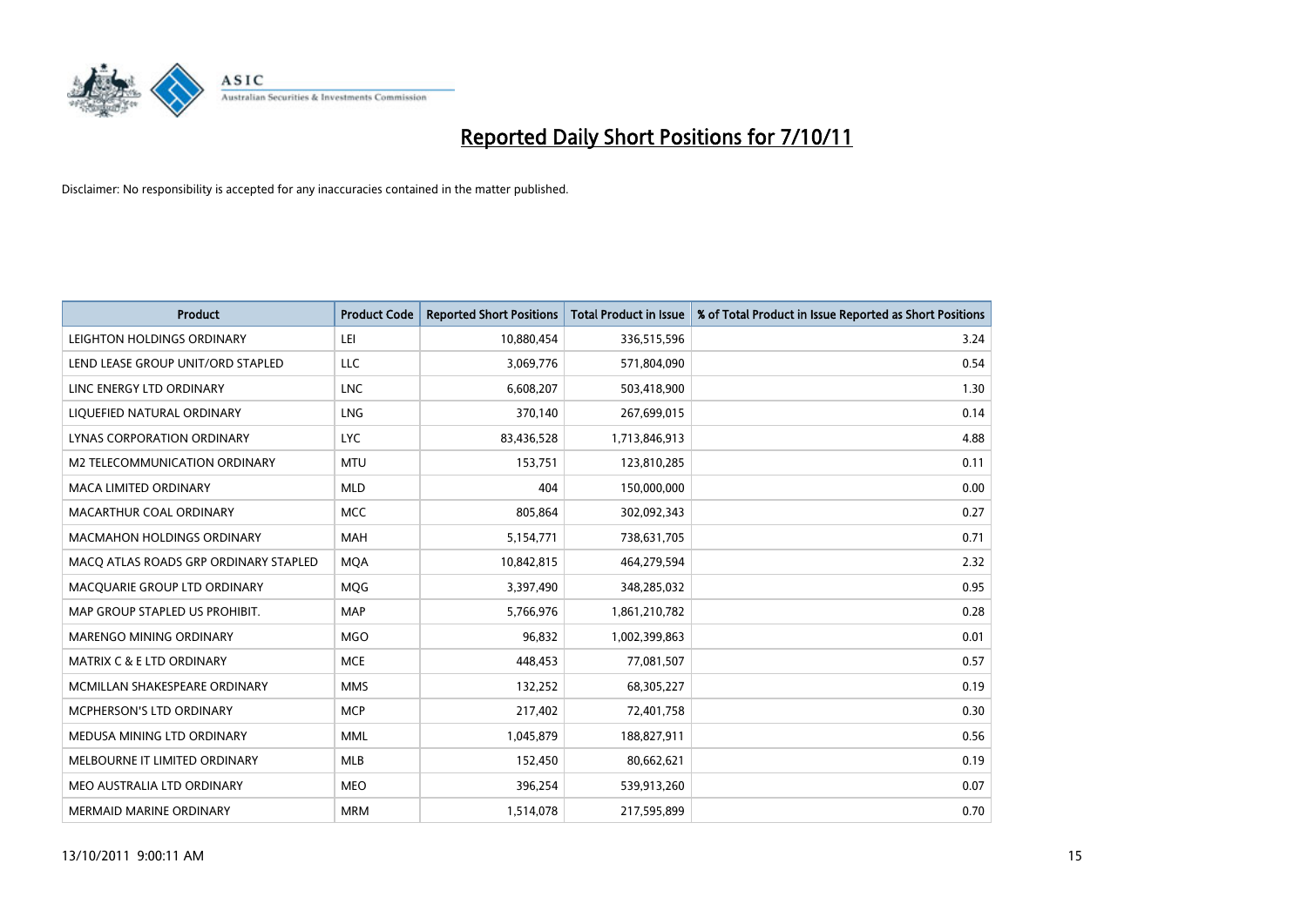

| <b>Product</b>                  | <b>Product Code</b> | <b>Reported Short Positions</b> | <b>Total Product in Issue</b> | % of Total Product in Issue Reported as Short Positions |
|---------------------------------|---------------------|---------------------------------|-------------------------------|---------------------------------------------------------|
| MESOBLAST LIMITED ORDINARY      | <b>MSB</b>          | 5,082,038                       | 280,425,258                   | 1.80                                                    |
| METALS X LIMITED ORDINARY       | <b>MLX</b>          | 326,940                         | 1,340,453,375                 | 0.03                                                    |
| METCASH LIMITED ORDINARY        | <b>MTS</b>          | 30,444,580                      | 770,720,699                   | 3.96                                                    |
| METGASCO LIMITED ORDINARY       | <b>MEL</b>          | 235,435                         | 337,396,221                   | 0.07                                                    |
| METMINCO LIMITED ORDINARY       | <b>MNC</b>          | 1,258,277                       | 1,462,616,146                 | 0.08                                                    |
| METROCOAL LIMITED ORDINARY      | <b>MTE</b>          | 300,000                         | 101,973,663                   | 0.29                                                    |
| MHM METALS LIMITED ORDINARY     | <b>MHM</b>          | 167,365                         | 102,334,203                   | 0.17                                                    |
| MICLYN EXP OFFSHR ORDINARY      | <b>MIO</b>          | 20,050                          | 274,618,684                   | 0.01                                                    |
| MILLENNIUM MIN LTD ORDINARY     | <b>MOY</b>          | 2,087,114                       | 2,999,828,232                 | 0.07                                                    |
| MINARA RESOURCES ORDINARY       | <b>MRE</b>          | 2,702,697                       | 1,169,424,487                 | 0.24                                                    |
| MINCOR RESOURCES NL ORDINARY    | <b>MCR</b>          | 1,381,623                       | 197,740,804                   | 0.69                                                    |
| MINEMAKERS LIMITED ORDINARY     | <b>MAK</b>          | 44,227                          | 227,003,950                   | 0.02                                                    |
| MINERAL DEPOSITS ORDINARY       | <b>MDL</b>          | 515,478                         | 83,538,786                    | 0.60                                                    |
| MINERAL RESOURCES, ORDINARY     | <b>MIN</b>          | 914,957                         | 183,884,367                   | 0.49                                                    |
| MIRABELA NICKEL LTD ORDINARY    | <b>MBN</b>          | 17,423,475                      | 491,781,237                   | 3.56                                                    |
| MIRVAC GROUP STAPLED SECURITIES | <b>MGR</b>          | 35,341,710                      | 3,416,924,188                 | 1.00                                                    |
| MOLOPO ENERGY LTD ORDINARY      | <b>MPO</b>          | 2,438,300                       | 245,579,810                   | 0.98                                                    |
| MONADELPHOUS GROUP ORDINARY     | <b>MND</b>          | 1,283,667                       | 88,674,327                    | 1.47                                                    |
| MORTGAGE CHOICE LTD ORDINARY    | MOC                 | 217,792                         | 119,948,255                   | 0.18                                                    |
| MOUNT GIBSON IRON ORDINARY      | <b>MGX</b>          | 15,900,185                      | 1,082,570,693                 | 1.48                                                    |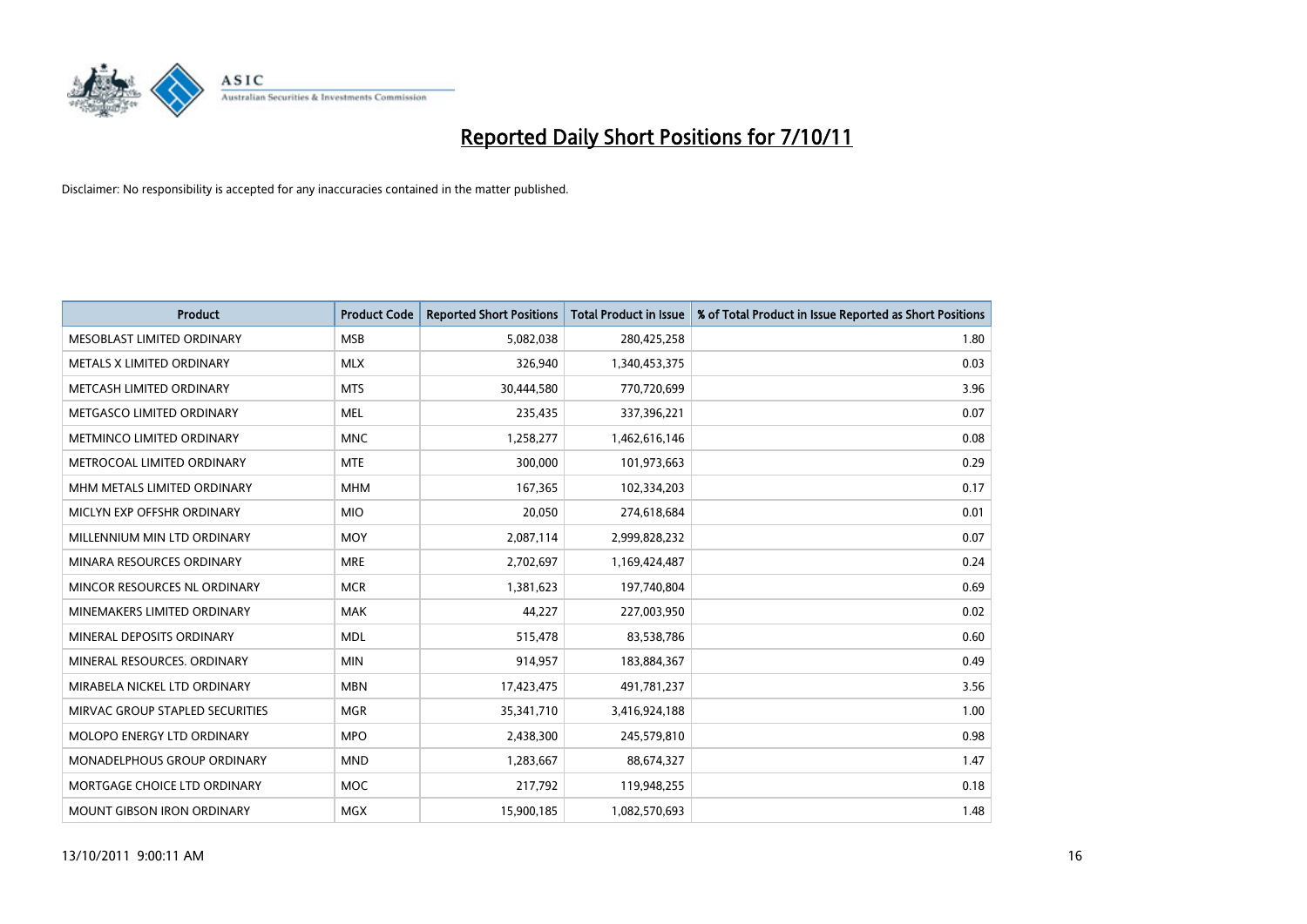

| <b>Product</b>                  | <b>Product Code</b> | <b>Reported Short Positions</b> | <b>Total Product in Issue</b> | % of Total Product in Issue Reported as Short Positions |
|---------------------------------|---------------------|---------------------------------|-------------------------------|---------------------------------------------------------|
| MSF SUGAR LIMITED ORDINARY      | <b>MSF</b>          | 9,900                           | 69,248,422                    | 0.01                                                    |
| MULTIPLEX SITES SITES           | <b>MXUPA</b>        | 22                              | 4,500,000                     | 0.00                                                    |
| MURCHISON METALS LTD ORDINARY   | <b>MMX</b>          | 19,054,030                      | 437,354,555                   | 4.34                                                    |
| MYER HOLDINGS LTD ORDINARY      | <b>MYR</b>          | 47,832,958                      | 583,284,551                   | 8.17                                                    |
| <b>MYSTATE LIMITED ORDINARY</b> | <b>MYS</b>          | 1,400                           | 67,463,454                    | 0.00                                                    |
| NANOSONICS LIMITED ORDINARY     | <b>NAN</b>          | 10,917                          | 230,490,585                   | 0.00                                                    |
| NATIONAL AUST, BANK ORDINARY    | <b>NAB</b>          | 26,633,426                      | 2,201,147,145                 | 1.18                                                    |
| NATURAL FUEL LIMITED ORDINARY   | <b>NFL</b>          |                                 | 1,121,912                     | 0.00                                                    |
| NAVITAS LIMITED ORDINARY        | <b>NVT</b>          | 2,424,045                       | 375,318,628                   | 0.65                                                    |
| NEPTUNE MARINE ORDINARY         | <b>NMS</b>          | 182,253                         | 1,748,545,632                 | 0.01                                                    |
| NEW HOPE CORPORATION ORDINARY   | <b>NHC</b>          | 328,772                         | 830,230,549                   | 0.03                                                    |
| NEWCREST MINING ORDINARY        | <b>NCM</b>          | 1,990,636                       | 765,000,000                   | 0.22                                                    |
| NEWS CORP A NON-VOTING CDI      | <b>NWSLV</b>        | 4,594,243                       | 1,756,867,913                 | 0.26                                                    |
| NEWS CORP B VOTING CDI          | <b>NWS</b>          | 3,319,679                       | 798,520,953                   | 0.40                                                    |
| NEXBIS LIMITED ORDINARY         | <b>NBS</b>          | 63,733                          | 798,356,704                   | 0.01                                                    |
| NEXTDC LIMITED ORDINARY         | <b>NXT</b>          | 27,057                          | 123,533,558                   | 0.02                                                    |
| NEXUS ENERGY LIMITED ORDINARY   | <b>NXS</b>          | 6,720,407                       | 1,326,697,820                 | 0.50                                                    |
| NIB HOLDINGS LIMITED ORDINARY   | <b>NHF</b>          | 104,911                         | 466,733,110                   | 0.02                                                    |
| NIDO PETROLEUM ORDINARY         | <b>NDO</b>          | 806,483                         | 1,389,163,151                 | 0.06                                                    |
| NOBLE MINERAL RES ORDINARY      | <b>NMG</b>          | 4,062,506                       | 460,308,820                   | 0.90                                                    |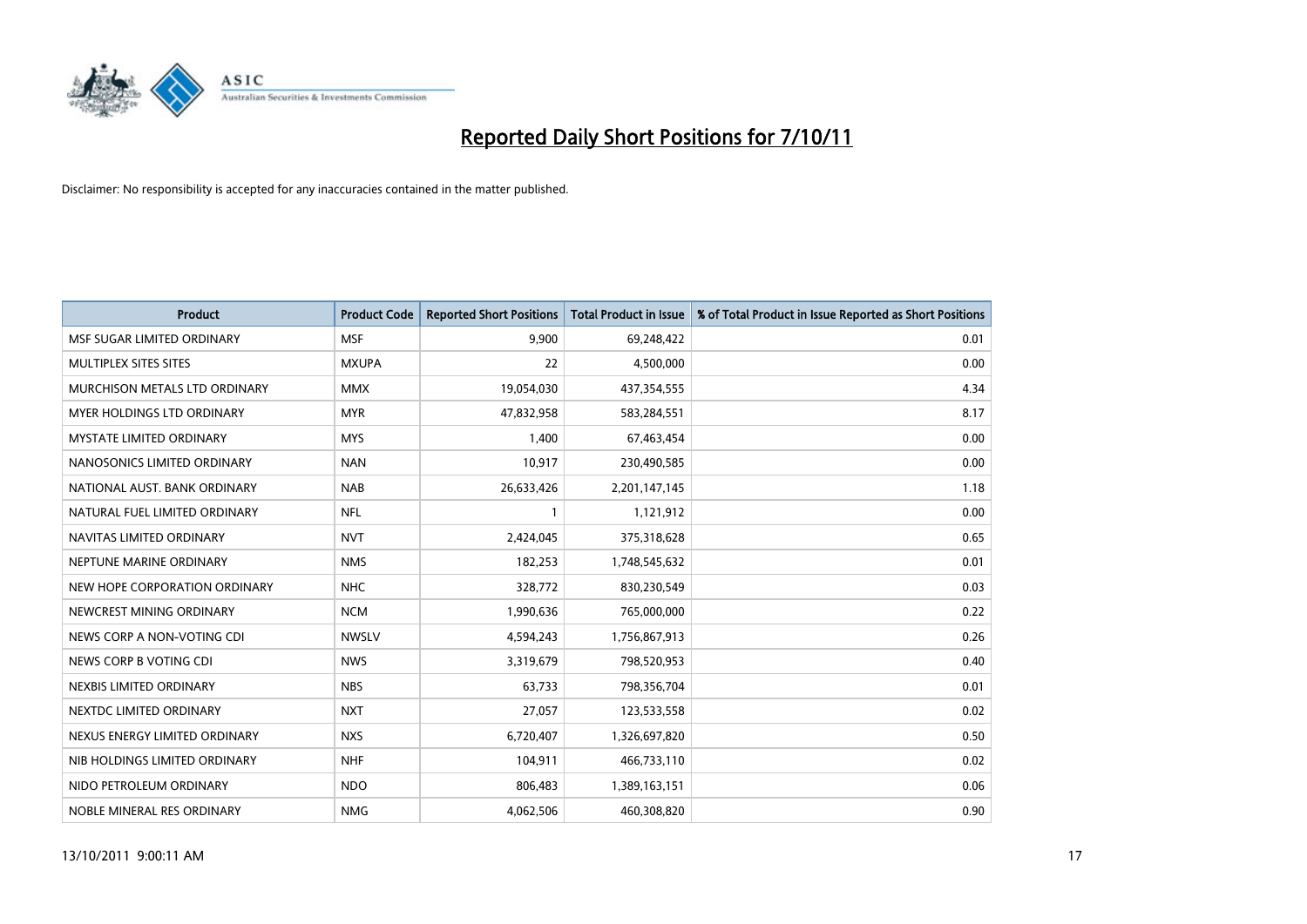

| <b>Product</b>                        | <b>Product Code</b> | <b>Reported Short Positions</b> | <b>Total Product in Issue</b> | % of Total Product in Issue Reported as Short Positions |
|---------------------------------------|---------------------|---------------------------------|-------------------------------|---------------------------------------------------------|
| NORTHERN IRON LTD ORDINARY            | <b>NFE</b>          | 891,715                         | 336,084,863                   | 0.26                                                    |
| NRW HOLDINGS LIMITED ORDINARY         | <b>NWH</b>          | 832,018                         | 278,888,011                   | 0.29                                                    |
| NUCOAL RESOURCES NL ORDINARY          | <b>NCR</b>          | 74,700                          | 441,129,875                   | 0.02                                                    |
| NUFARM LIMITED ORDINARY               | <b>NUF</b>          | 3,588,820                       | 261,833,005                   | 1.37                                                    |
| OAKTON LIMITED ORDINARY               | <b>OKN</b>          | 631,044                         | 93,800,235                    | 0.67                                                    |
| OCEANAGOLD CORP. CHESS DEPOSITARY INT | <b>OGC</b>          | 774,324                         | 262,609,273                   | 0.29                                                    |
| OCEANIA CAPITAL LTD ORDINARY          | <b>OCP</b>          | 2,500                           | 91,921,295                    | 0.00                                                    |
| OIL SEARCH LTD ORDINARY               | <b>OSH</b>          | 14,121,149                      | 1,320,648,378                 | 1.06                                                    |
| OM HOLDINGS LIMITED ORDINARY          | <b>OMH</b>          | 11,257,045                      | 504,105,150                   | 2.23                                                    |
| <b>ONESTEEL LIMITED ORDINARY</b>      | OST                 | 25,559,501                      | 1,338,106,652                 | 1.91                                                    |
| ORICA LIMITED ORDINARY                | ORI                 | 2,181,362                       | 363,966,570                   | 0.58                                                    |
| ORIGIN ENERGY ORDINARY                | <b>ORG</b>          | 3,265,638                       | 1,086,037,913                 | 0.28                                                    |
| OROCOBRE LIMITED ORDINARY             | <b>ORE</b>          | 111,768                         | 103,195,029                   | 0.10                                                    |
| OROTONGROUP LIMITED ORDINARY          | ORL                 | 5,935                           | 40,880,902                    | 0.01                                                    |
| OTTO ENERGY LIMITED ORDINARY          | OEL                 | 109,204                         | 1,138,290,071                 | 0.01                                                    |
| OZ MINERALS ORDINARY                  | OZL                 | 8,511,071                       | 323,877,514                   | 2.62                                                    |
| PACIFIC BRANDS ORDINARY               | <b>PBG</b>          | 8,334,772                       | 931,386,248                   | 0.91                                                    |
| PALADIN ENERGY LTD ORDINARY           | <b>PDN</b>          | 26,624,307                      | 831,391,964                   | 3.19                                                    |
| PANAUST LIMITED ORDINARY              | <b>PNA</b>          | 9,494,079                       | 593,867,443                   | 1.59                                                    |
| PANORAMIC RESOURCES ORDINARY          | PAN                 | 846,566                         | 207,050,710                   | 0.42                                                    |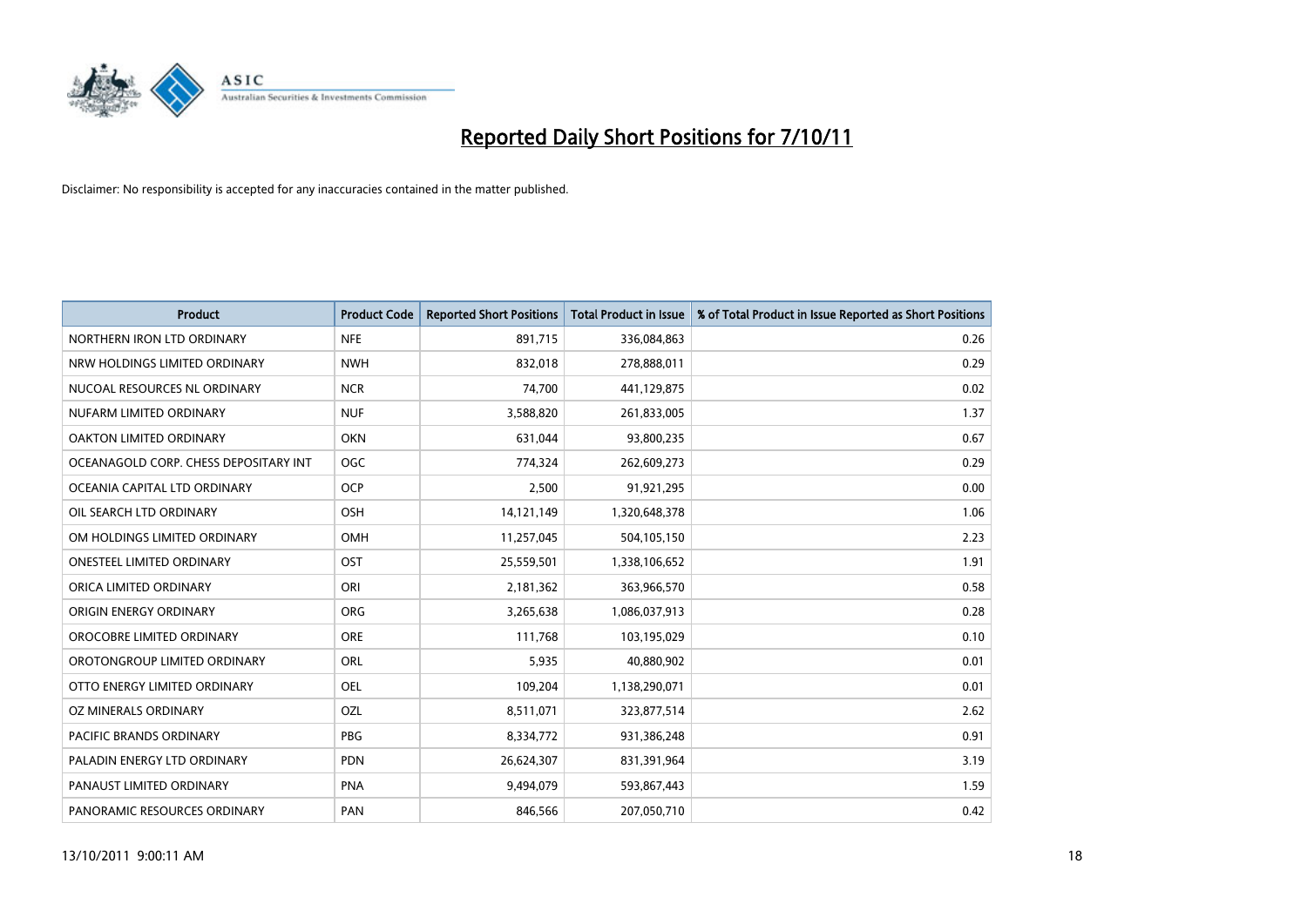

| <b>Product</b>                | <b>Product Code</b> | <b>Reported Short Positions</b> | <b>Total Product in Issue</b> | % of Total Product in Issue Reported as Short Positions |
|-------------------------------|---------------------|---------------------------------|-------------------------------|---------------------------------------------------------|
| PAPERLINX LIMITED ORDINARY    | <b>PPX</b>          | 4,280,053                       | 609,280,761                   | 0.71                                                    |
| PAPILLON RES LTD ORDINARY     | <b>PIR</b>          | 510,324                         | 208,259,519                   | 0.24                                                    |
| PATTIES FOODS LTD ORDINARY    | PFL                 |                                 | 138,989,223                   | 0.00                                                    |
| PEAK RESOURCES ORDINARY       | <b>PEK</b>          | 20,968                          | 155,979,643                   | 0.01                                                    |
| PEET LIMITED ORDINARY         | <b>PPC</b>          | 96,040                          | 318,038,544                   | 0.03                                                    |
| PENINSULA ENERGY LTD ORDINARY | <b>PEN</b>          | 1,493,377                       | 2,135,490,443                 | 0.07                                                    |
| PERILYA LIMITED ORDINARY      | PEM                 | 324,841                         | 526,075,563                   | 0.06                                                    |
| PERPETUAL LIMITED ORDINARY    | PPT                 | 2,859,797                       | 44,692,304                    | 6.38                                                    |
| PERSEUS MINING LTD ORDINARY   | PRU                 | 1,999,820                       | 426,717,088                   | 0.47                                                    |
| PETSEC ENERGY ORDINARY        | <b>PSA</b>          | 223,332                         | 231,283,622                   | 0.10                                                    |
| PHARMAXIS LTD ORDINARY        | <b>PXS</b>          | 2,431,773                       | 229,116,309                   | 1.05                                                    |
| PHOTON GROUP LTD ORDINARY     | PGA                 | 250,510                         | 1,540,886,866                 | 0.02                                                    |
| PLATINUM ASSET ORDINARY       | <b>PTM</b>          | 6,991,520                       | 561,347,878                   | 1.24                                                    |
| PLATINUM AUSTRALIA ORDINARY   | <b>PLA</b>          | 4,722,989                       | 417,130,039                   | 1.15                                                    |
| PLATINUM CAPITAL LTD ORDINARY | <b>PMC</b>          |                                 | 165,756,878                   | 0.00                                                    |
| PMP LIMITED ORDINARY          | <b>PMP</b>          | 29,226                          | 329,842,473                   | 0.00                                                    |
| PORT BOUVARD LIMITED ORDINARY | PBD                 | 6,754                           | 593,868,295                   | 0.00                                                    |
| PREMIER INVESTMENTS ORDINARY  | <b>PMV</b>          | 336,256                         | 155,062,831                   | 0.23                                                    |
| PRIMA BIOMED LTD ORDINARY     | <b>PRR</b>          | 2,998,236                       | 1,009,452,535                 | 0.30                                                    |
| PRIMARY HEALTH CARE ORDINARY  | <b>PRY</b>          | 9,560,053                       | 497,469,803                   | 1.93                                                    |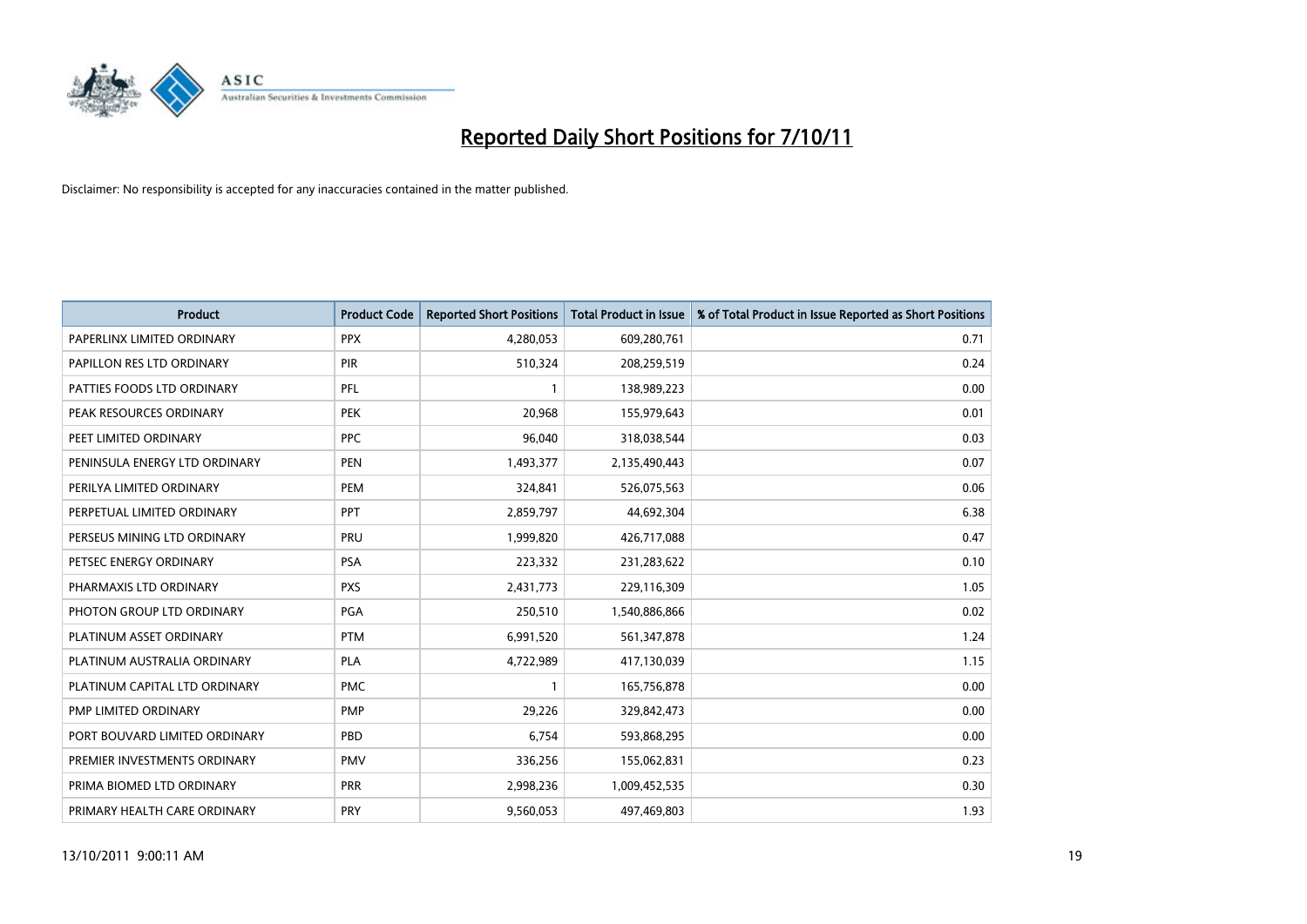

| <b>Product</b>                      | <b>Product Code</b> | <b>Reported Short Positions</b> | <b>Total Product in Issue</b> | % of Total Product in Issue Reported as Short Positions |
|-------------------------------------|---------------------|---------------------------------|-------------------------------|---------------------------------------------------------|
| PRIME MEDIA GRP LTD ORDINARY        | PRT                 | 2,305                           | 366,330,303                   | 0.00                                                    |
| PRIMEAG AUSTRALIA ORDINARY          | PAG                 |                                 | 266,394,444                   | 0.00                                                    |
| PROGEN PHARMACEUTIC ORDINARY        | PGL                 | 151,596                         | 24,709,097                    | 0.61                                                    |
| PROGRAMMED ORDINARY                 | <b>PRG</b>          | 533,535                         | 118,169,908                   | 0.44                                                    |
| PSIVIDA CORP CDI 1:1                | <b>PVA</b>          | 16,878                          | 8,737,186                     | 0.19                                                    |
| <b>QANTAS AIRWAYS ORDINARY</b>      | QAN                 | 30,273,747                      | 2,265,123,620                 | 1.33                                                    |
| OBE INSURANCE GROUP ORDINARY        | <b>OBE</b>          | 27,759,865                      | 1,092,654,587                 | 2.50                                                    |
| OR NATIONAL LIMITED ORDINARY        | <b>ORN</b>          | 20,901,128                      | 2,440,000,000                 | 0.87                                                    |
| <b>QUBE LOGISTICS HLDG ORDINARY</b> | QUB                 | 356,360                         | 801,927,594                   | 0.04                                                    |
| RAMELIUS RESOURCES ORDINARY         | <b>RMS</b>          | 98,231                          | 291,767,215                   | 0.02                                                    |
| RAMSAY HEALTH CARE ORDINARY         | <b>RHC</b>          | 1,493,319                       | 202,081,252                   | 0.74                                                    |
| <b>RCR TOMLINSON ORDINARY</b>       | <b>RCR</b>          | 81,338                          | 133,010,172                   | 0.06                                                    |
| <b>REA GROUP ORDINARY</b>           | <b>REA</b>          | 222,285                         | 130,401,680                   | 0.16                                                    |
| <b>RECKON LIMITED ORDINARY</b>      | <b>RKN</b>          | 837,000                         | 133,384,060                   | 0.63                                                    |
| <b>RED FORK ENERGY ORDINARY</b>     | <b>RFE</b>          | 7,696                           | 269,769,853                   | 0.00                                                    |
| REDBANK ENERGY LTD ORDINARY         | AEJ                 | 19                              | 786,287                       | 0.00                                                    |
| REED RESOURCES LTD ORDINARY         | <b>RDR</b>          | 475,475                         | 264,742,501                   | 0.18                                                    |
| REGIS RESOURCES ORDINARY            | <b>RRL</b>          | 1,024,839                       | 433,857,441                   | 0.24                                                    |
| RESMED INC CDI 10:1                 | <b>RMD</b>          | 5,792,804                       | 1,556,242,300                 | 0.37                                                    |
| RESOLUTE MINING ORDINARY            | <b>RSG</b>          | 6,336,746                       | 469,031,918                   | 1.34                                                    |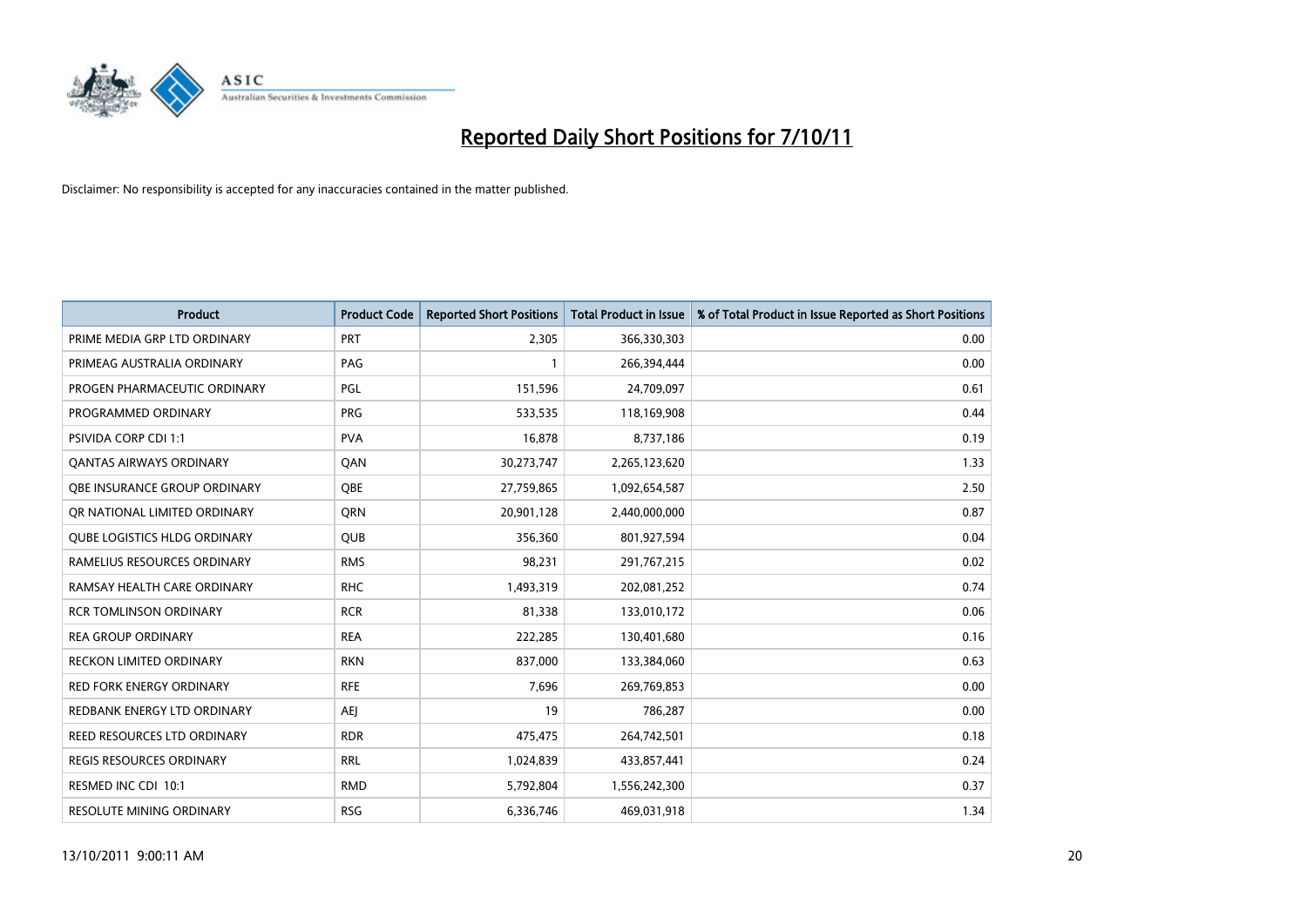

| <b>Product</b>                      | <b>Product Code</b> | <b>Reported Short Positions</b> | <b>Total Product in Issue</b> | % of Total Product in Issue Reported as Short Positions |
|-------------------------------------|---------------------|---------------------------------|-------------------------------|---------------------------------------------------------|
| <b>RESOURCE GENERATION ORDINARY</b> | <b>RES</b>          | 341,811                         | 262,895,652                   | 0.13                                                    |
| RETAIL FOOD GROUP ORDINARY          | <b>RFG</b>          | 27,563                          | 108,219,282                   | 0.03                                                    |
| REVERSE CORP LIMITED ORDINARY       | <b>REF</b>          | 125,041                         | 92,382,175                    | 0.14                                                    |
| REX MINERALS LIMITED ORDINARY       | <b>RXM</b>          | 1,365,373                       | 153,635,519                   | 0.88                                                    |
| <b>RHG LIMITED ORDINARY</b>         | <b>RHG</b>          | 38,970                          | 308,483,177                   | 0.01                                                    |
| <b>RIALTO ENERGY ORDINARY</b>       | <b>RIA</b>          | 325,698                         | 375,006,264                   | 0.09                                                    |
| <b>RIDLEY CORPORATION ORDINARY</b>  | <b>RIC</b>          | 509,655                         | 307,817,071                   | 0.17                                                    |
| RIO TINTO LIMITED ORDINARY          | <b>RIO</b>          | 23,449,292                      | 435,758,720                   | 5.34                                                    |
| <b>RIVERCITY MOTORWAY STAPLED</b>   | <b>RCY</b>          | 132,000                         | 957,010,115                   | 0.01                                                    |
| ROBUST RESOURCES ORDINARY           | <b>ROL</b>          | 1,118,816                       | 84,944,097                    | 1.32                                                    |
| ROC OIL COMPANY ORDINARY            | <b>ROC</b>          | 2,760,415                       | 713,254,560                   | 0.38                                                    |
| ROYAL WOLF HOLDINGS ORDINARY        | <b>RWH</b>          | 60,000                          | 100,387,052                   | 0.06                                                    |
| SAI GLOBAL LIMITED ORDINARY         | SAI                 | 1,914,716                       | 202,176,688                   | 0.95                                                    |
| SALMAT LIMITED ORDINARY             | <b>SLM</b>          | 1,615,251                       | 159,802,174                   | 1.01                                                    |
| SAMSON OIL & GAS LTD ORDINARY       | SSN                 | 156,856                         | 1,750,169,370                 | 0.00                                                    |
| SANDFIRE RESOURCES ORDINARY         | <b>SFR</b>          | 2,350,006                       | 150,879,969                   | 1.54                                                    |
| <b>SANTOS LTD ORDINARY</b>          | <b>STO</b>          | 19,823,327                      | 889,613,942                   | 2.22                                                    |
| SARACEN MINERAL ORDINARY            | SAR                 | 4,817,533                       | 566,151,415                   | 0.85                                                    |
| SEDGMAN LIMITED ORDINARY            | <b>SDM</b>          | 379,977                         | 211,993,676                   | 0.18                                                    |
| SEEK LIMITED ORDINARY               | <b>SEK</b>          | 20,824,841                      | 337,079,207                   | 6.18                                                    |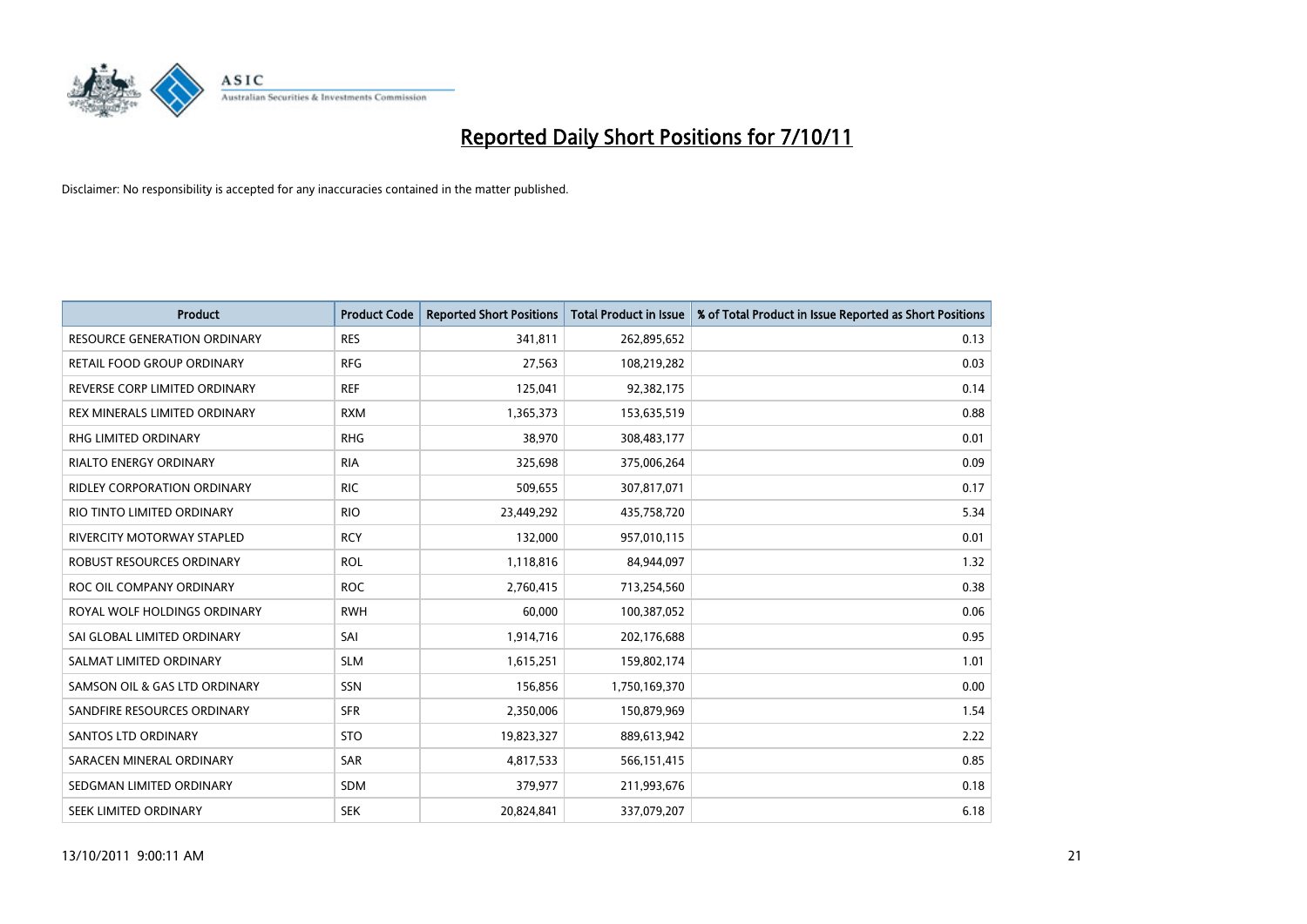

| <b>Product</b>                           | <b>Product Code</b> | <b>Reported Short Positions</b> | <b>Total Product in Issue</b> | % of Total Product in Issue Reported as Short Positions |
|------------------------------------------|---------------------|---------------------------------|-------------------------------|---------------------------------------------------------|
| SELECT HARVESTS ORDINARY                 | <b>SHV</b>          | 398,471                         | 56,226,960                    | 0.71                                                    |
| SENETAS CORPORATION ORDINARY             | <b>SEN</b>          | 756,999                         | 463,105,195                   | 0.16                                                    |
| SENEX ENERGY LIMITED ORDINARY            | <b>SXY</b>          | 384,405                         | 915,159,081                   | 0.04                                                    |
| SERVCORP LIMITED ORDINARY                | SRV                 | 36,829                          | 98,440,807                    | 0.04                                                    |
| SERVICE STREAM ORDINARY                  | <b>SSM</b>          | 345,063                         | 283,418,867                   | 0.12                                                    |
| SEVEN GROUP HOLDINGS ORDINARY            | <b>SVW</b>          | 921,708                         | 306,410,281                   | 0.29                                                    |
| SEVEN WEST MEDIA LTD ORDINARY            | <b>SWM</b>          | 2,673,027                       | 610,327,899                   | 0.44                                                    |
| SIGMA PHARMACEUTICAL ORDINARY            | <b>SIP</b>          | 10,452,881                      | 1,178,626,572                 | 0.89                                                    |
| SILEX SYSTEMS ORDINARY                   | <b>SLX</b>          | 628,702                         | 170,133,997                   | 0.37                                                    |
| SILVER LAKE RESOURCE ORDINARY            | <b>SLR</b>          | 200,941                         | 183,056,309                   | 0.11                                                    |
| SIMS METAL MGMT LTD ORDINARY             | SGM                 | 2,289,443                       | 206,038,714                   | 1.12                                                    |
| SINGAPORE TELECOMM. CHESS DEPOSITARY INT | <b>SGT</b>          | 6,902,210                       | 168,828,658                   | 4.09                                                    |
| SIRIUS RESOURCES NL ORDINARY             | <b>SIR</b>          | 82,500                          | 137,134,586                   | 0.06                                                    |
| SKILLED GROUP LTD ORDINARY               | <b>SKE</b>          | 54,104                          | 233, 243, 776                 | 0.02                                                    |
| SKY CITY ENTERTAIN, ORDINARY             | <b>SKC</b>          | 1,856                           | 576,958,340                   | 0.00                                                    |
| SMS MANAGEMENT. ORDINARY                 | <b>SMX</b>          | 179,609                         | 68,290,180                    | 0.27                                                    |
| SONIC HEALTHCARE ORDINARY                | <b>SHL</b>          | 5,592,388                       | 389,969,875                   | 1.44                                                    |
| SOUL PATTINSON (W.H) ORDINARY            | SOL                 | 2,035                           | 238,640,580                   | 0.00                                                    |
| SOUTH BOULDER MINES ORDINARY             | <b>STB</b>          | 66,264                          | 87,115,688                    | 0.08                                                    |
| SP AUSNET STAPLED SECURITIES             | <b>SPN</b>          | 2,742,287                       | 2,850,932,204                 | 0.08                                                    |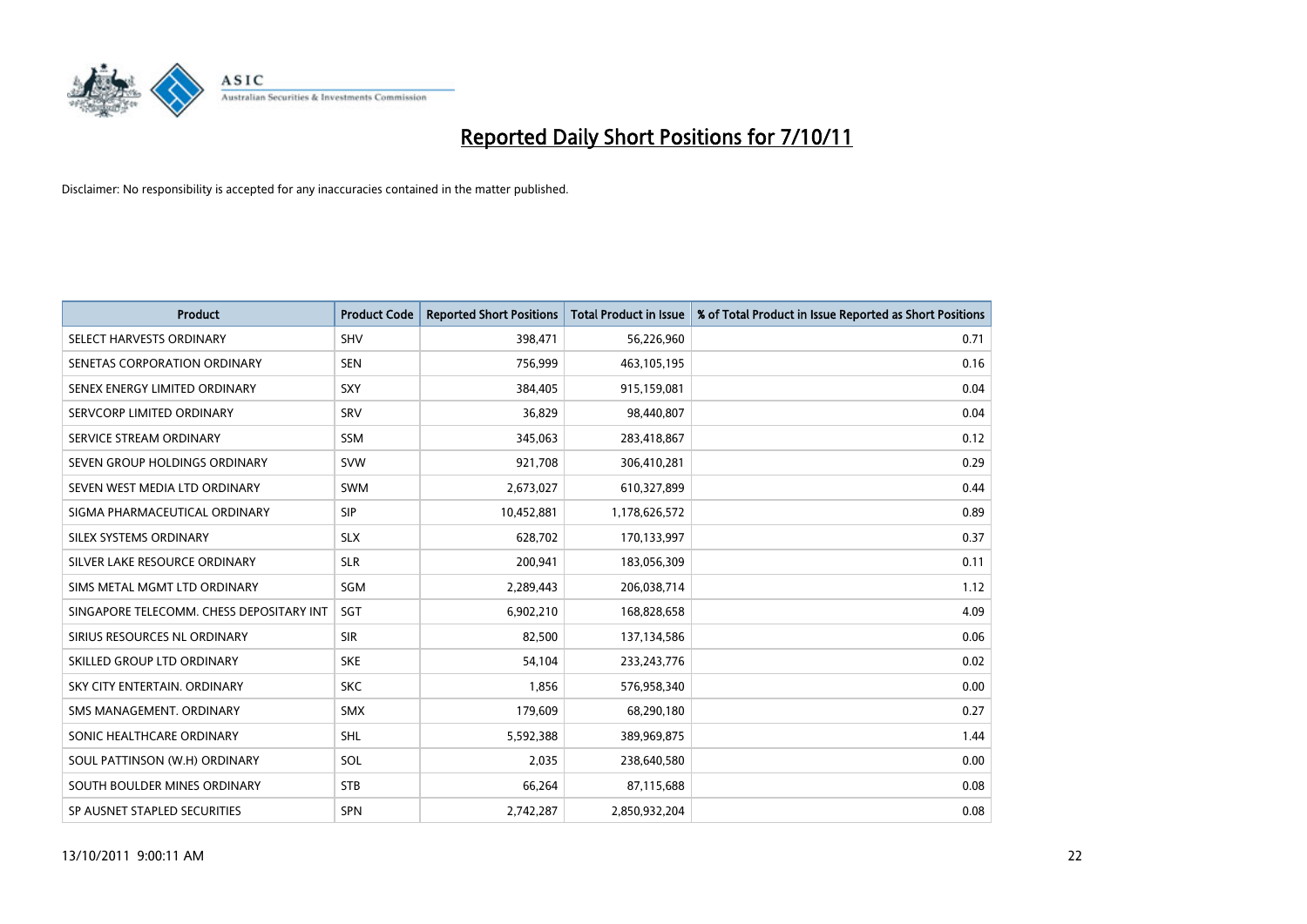

| <b>Product</b>                           | <b>Product Code</b> | <b>Reported Short Positions</b> | <b>Total Product in Issue</b> | % of Total Product in Issue Reported as Short Positions |
|------------------------------------------|---------------------|---------------------------------|-------------------------------|---------------------------------------------------------|
| SPARK INFRASTRUCTURE STAPLED NOTE & UNIT | SKI                 | 14,695,036                      | 1,326,734,264                 | 1.11                                                    |
| SPDR 200 FUND ETF UNITS                  | <b>STW</b>          | 8                               | 51,278,556                    | 0.00                                                    |
| SPECIALTY FASHION ORDINARY               | <b>SFH</b>          | 749,996                         | 192,086,121                   | 0.39                                                    |
| SPOTLESS GROUP LTD ORDINARY              | <b>SPT</b>          | 1,399,210                       | 262,766,725                   | 0.53                                                    |
| ST BARBARA LIMITED ORDINARY              | <b>SBM</b>          | 9,389,579                       | 325,615,389                   | 2.86                                                    |
| STAGING CONNECTIONS ORDINARY             | <b>STG</b>          | 2,917,189                       | 78,317,726                    | 3.72                                                    |
| STANMORE COAL LTD ORDINARY               | <b>SMR</b>          | 110,047                         | 89,791,402                    | 0.12                                                    |
| STARPHARMA HOLDINGS ORDINARY             | SPL                 | 1,399,661                       | 248,026,578                   | 0.56                                                    |
| STH AMERICAN COR LTD ORDINARY            | SAY                 | 9.200                           | 257,785,604                   | 0.00                                                    |
| STH CRS ELECT ENGNR ORDINARY             | <b>SXE</b>          | 2,910                           | 160,736,826                   | 0.00                                                    |
| STHN CROSS MEDIA ORDINARY                | <b>SXL</b>          | 4,027,364                       | 705,766,444                   | 0.56                                                    |
| STOCKLAND UNITS/ORD STAPLED              | SGP                 | 22,937,223                      | 2,363,507,116                 | 0.97                                                    |
| STRAITS RES LTD. ORDINARY                | SRO                 | 7,828,079                       | 324,796,141                   | 2.41                                                    |
| <b>STW COMMUNICATIONS ORDINARY</b>       | SGN                 | 291,767                         | 363,940,802                   | 0.07                                                    |
| SUNCORP GROUP LTD ORDINARY               | <b>SUN</b>          | 10,552,958                      | 1,286,600,980                 | 0.79                                                    |
| SUNDANCE ENERGY ORDINARY                 | <b>SEA</b>          | 1,407                           | 277,098,474                   | 0.00                                                    |
| SUNDANCE RESOURCES ORDINARY              | <b>SDL</b>          | 6,685,071                       | 2,896,314,669                 | 0.20                                                    |
| SUNLAND GROUP LTD ORDINARY               | <b>SDG</b>          | 246,415                         | 215,568,076                   | 0.11                                                    |
| SUPER RET REP LTD ORDINARY               | <b>SUL</b>          | 237,359                         | 132,139,945                   | 0.16                                                    |
| SWICK MINING ORDINARY                    | <b>SWK</b>          | 1,548                           | 236,724,970                   | 0.00                                                    |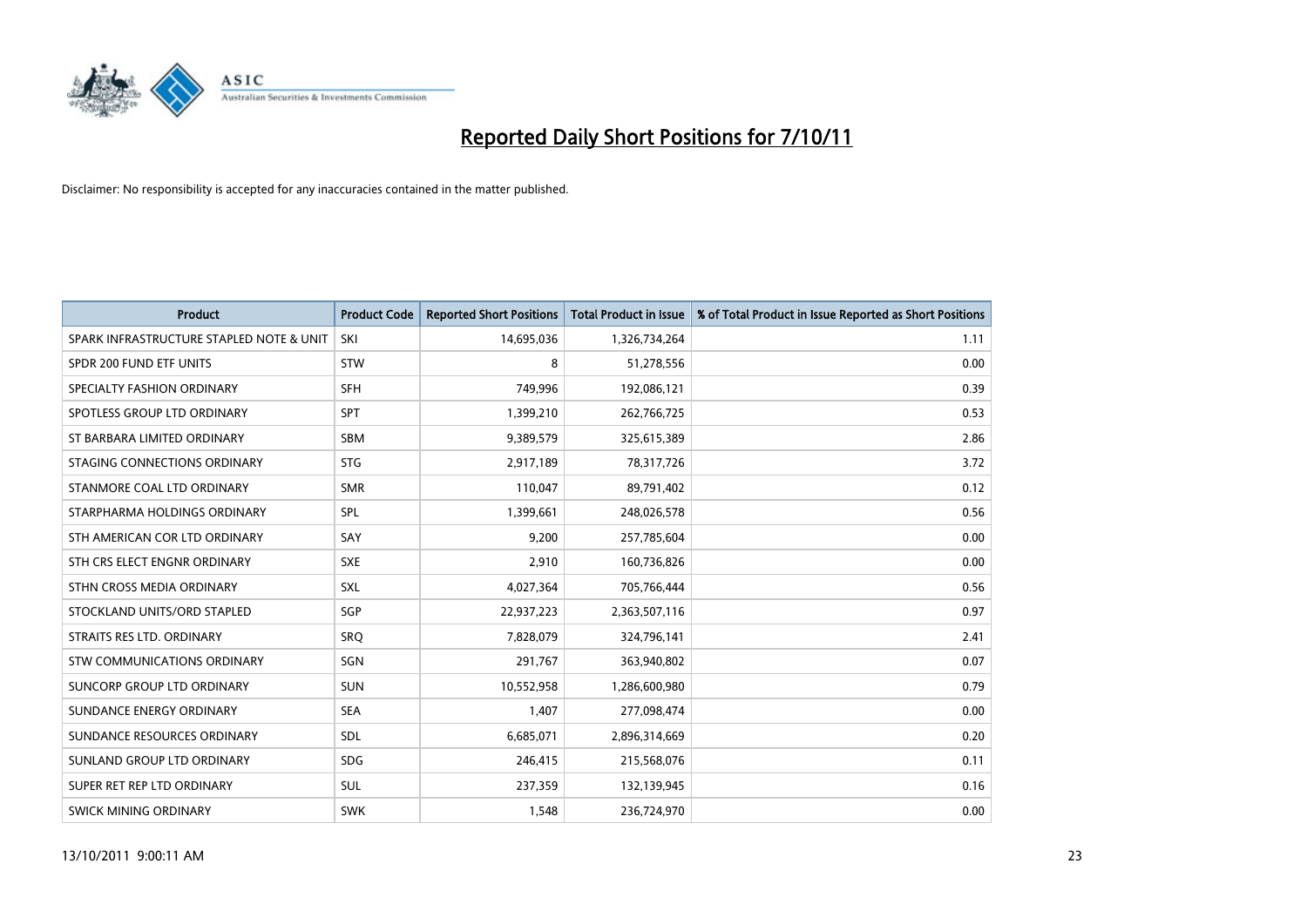

| <b>Product</b>                       | <b>Product Code</b> | <b>Reported Short Positions</b> | <b>Total Product in Issue</b> | % of Total Product in Issue Reported as Short Positions |
|--------------------------------------|---------------------|---------------------------------|-------------------------------|---------------------------------------------------------|
| SYMEX HOLDINGS ORDINARY              | <b>SYM</b>          | 6,633                           | 189,166,670                   | 0.00                                                    |
| TABCORP HOLDINGS LTD ORDINARY        | <b>TAH</b>          | 7,950,728                       | 712,805,880                   | 1.12                                                    |
| <b>TALENT2 INTERNATION ORDINARY</b>  | <b>TWO</b>          | 1,240                           | 146,578,584                   | 0.00                                                    |
| TAP OIL LIMITED ORDINARY             | <b>TAP</b>          | 2,224,218                       | 240,995,311                   | 0.92                                                    |
| TASSAL GROUP LIMITED ORDINARY        | <b>TGR</b>          | 64,428                          | 146,304,404                   | 0.04                                                    |
| TATTS GROUP LTD ORDINARY             | <b>TTS</b>          | 13,991,445                      | 1,318,687,024                 | 1.06                                                    |
| <b>TECHNOLOGY ONE ORDINARY</b>       | <b>TNE</b>          | 4.945                           | 303,379,455                   | 0.00                                                    |
| TELECOM CORPORATION ORDINARY         | <b>TEL</b>          | 17,303,902                      | 1,924,707,065                 | 0.90                                                    |
| TELSTRA CORPORATION. ORDINARY        | <b>TLS</b>          | 41,000,787                      | 12,443,074,357                | 0.33                                                    |
| TEN NETWORK HOLDINGS ORDINARY        | <b>TEN</b>          | 42,197,273                      | 1,045,236,720                 | 4.03                                                    |
| TERANGA GOLD CORP CDI 1:1            | <b>TGZ</b>          | 157,492                         | 154,318,006                   | 0.09                                                    |
| TFS CORPORATION LTD ORDINARY         | <b>TFC</b>          | 298,556                         | 276,453,042                   | 0.10                                                    |
| THE REJECT SHOP ORDINARY             | <b>TRS</b>          | 1,192,327                       | 26,071,170                    | 4.55                                                    |
| THOR MINING PLC CHESS DEPOSITARY 1:1 | <b>THR</b>          | 2.307                           | 222,489,120                   | 0.00                                                    |
| THORN GROUP LIMITED ORDINARY         | <b>TGA</b>          | 51,034                          | 146,091,970                   | 0.03                                                    |
| <b>TIGER RESOURCES ORDINARY</b>      | <b>TGS</b>          | 344,367                         | 671,110,549                   | 0.04                                                    |
| <b>TISHMAN SPEYER UNITS</b>          | <b>TSO</b>          | 61,724                          | 338,440,904                   | 0.02                                                    |
| TNG LIMITED ORDINARY                 | <b>TNG</b>          | 4,321                           | 284,803,062                   | 0.00                                                    |
| TOLL HOLDINGS LTD ORDINARY           | <b>TOL</b>          | 21,965,290                      | 710,128,531                   | 3.08                                                    |
| TORO ENERGY LIMITED ORDINARY         | <b>TOE</b>          | 35,404                          | 965,436,676                   | 0.00                                                    |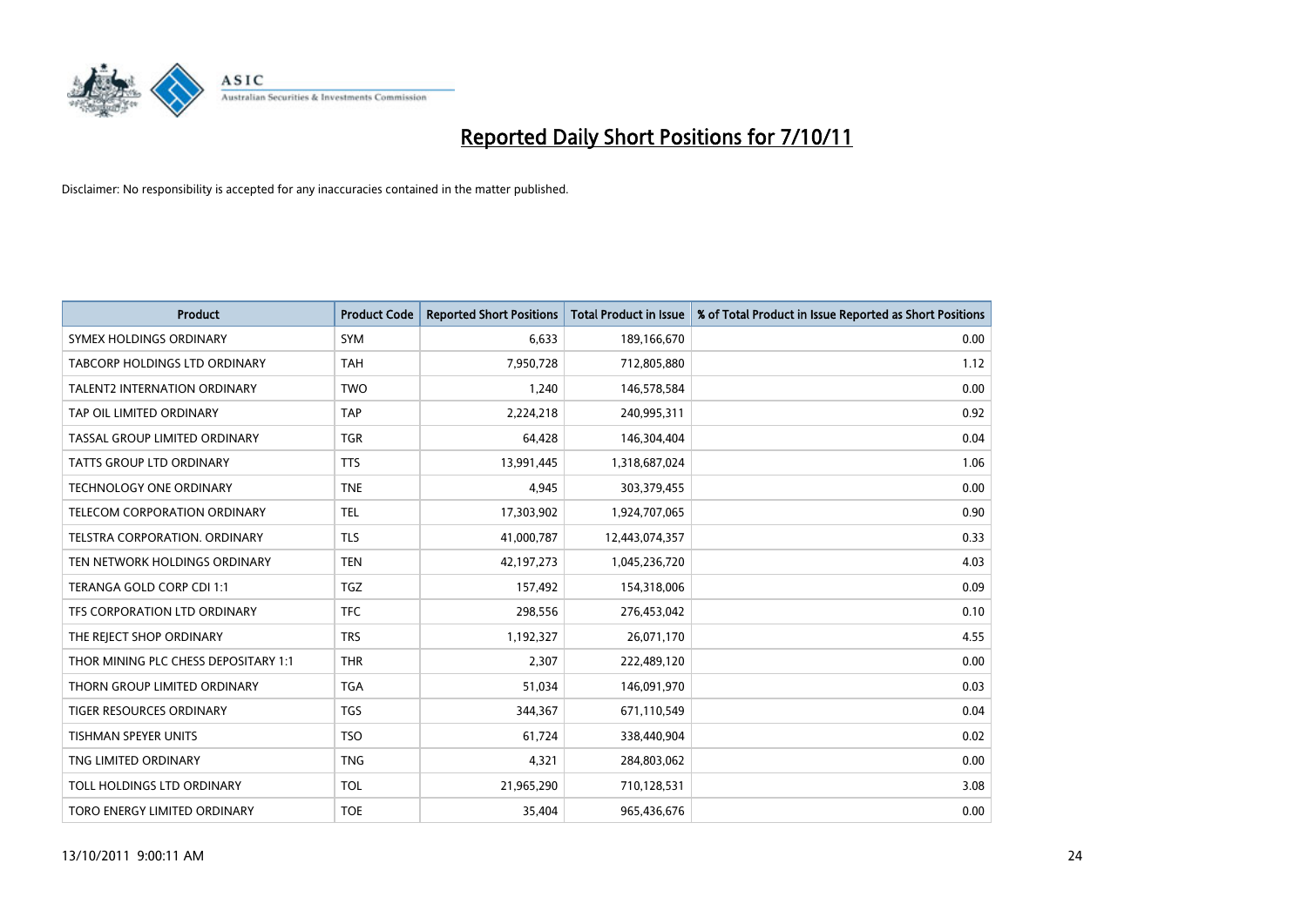

| <b>Product</b>                          | <b>Product Code</b> | <b>Reported Short Positions</b> | <b>Total Product in Issue</b> | % of Total Product in Issue Reported as Short Positions |
|-----------------------------------------|---------------------|---------------------------------|-------------------------------|---------------------------------------------------------|
| <b>TOWER LIMITED ORDINARY</b>           | <b>TWR</b>          | 689,519                         | 265,176,580                   | 0.26                                                    |
| TOX FREE SOLUTIONS ORDINARY             | <b>TOX</b>          | 15,801                          | 96,503,382                    | 0.01                                                    |
| TPG TELECOM LIMITED ORDINARY            | <b>TPM</b>          | 5,043,674                       | 783,894,338                   | 0.65                                                    |
| TRANSFIELD SERVICES ORDINARY            | <b>TSE</b>          | 4,926,448                       | 549,715,957                   | 0.90                                                    |
| TRANSPACIFIC INDUST, ORDINARY           | <b>TPI</b>          | 9,326,074                       | 960,638,735                   | 0.95                                                    |
| TRANSURBAN GROUP TRIPLE STAPLED SEC.    | <b>TCL</b>          | 1,413,439                       | 1,450,831,425                 | 0.08                                                    |
| TREASURY WINE ESTATE ORDINARY           | <b>TWE</b>          | 19,367,571                      | 647,227,144                   | 2.94                                                    |
| <b>TRINITY GROUP STAPLED SECURITIES</b> | <b>TCQ</b>          | 3.419                           | 203,405,927                   | 0.00                                                    |
| <b>TROY RESOURCES NL ORDINARY</b>       | <b>TRY</b>          | 83,387                          | 88,112,823                    | 0.09                                                    |
| <b>UGL LIMITED ORDINARY</b>             | <b>UGL</b>          | 5,122,185                       | 166,047,171                   | 3.08                                                    |
| UNILIFE CORPORATION CDI 6:1             | <b>UNS</b>          | 999,622                         | 265,814,381                   | 0.37                                                    |
| UXC LIMITED ORDINARY                    | <b>UXC</b>          | 11,614                          | 306,933,250                   | 0.00                                                    |
| <b>VDM GROUP LIMITED ORDINARY</b>       | <b>VMG</b>          | 11,116                          | 193,127,749                   | 0.01                                                    |
| <b>VENTURE MINERALS ORDINARY</b>        | <b>VMS</b>          | 357,785                         | 221,093,592                   | 0.15                                                    |
| <b>VIRGIN BLUE HOLDINGS ORDINARY</b>    | <b>VBA</b>          | 49,079,784                      | 2,210,197,600                 | 2.22                                                    |
| <b>VISION GROUP HLDGS ORDINARY</b>      | <b>VGH</b>          | 78,000                          | 74,520,926                    | 0.10                                                    |
| VITA GROUP LTD ORDINARY                 | <b>VTG</b>          | 75,190                          | 142,499,800                   | 0.05                                                    |
| VITERRA INC CDI 1:1                     | <b>VTA</b>          | 3,828                           | 68,629,939                    | 0.01                                                    |
| VNGD AUS HIGH YIELD ETF UNITS           | <b>VHY</b>          | 5,827                           | 280,001                       | 2.08                                                    |
| WATPAC LIMITED ORDINARY                 | <b>WTP</b>          | 17,288                          | 185,160,973                   | 0.00                                                    |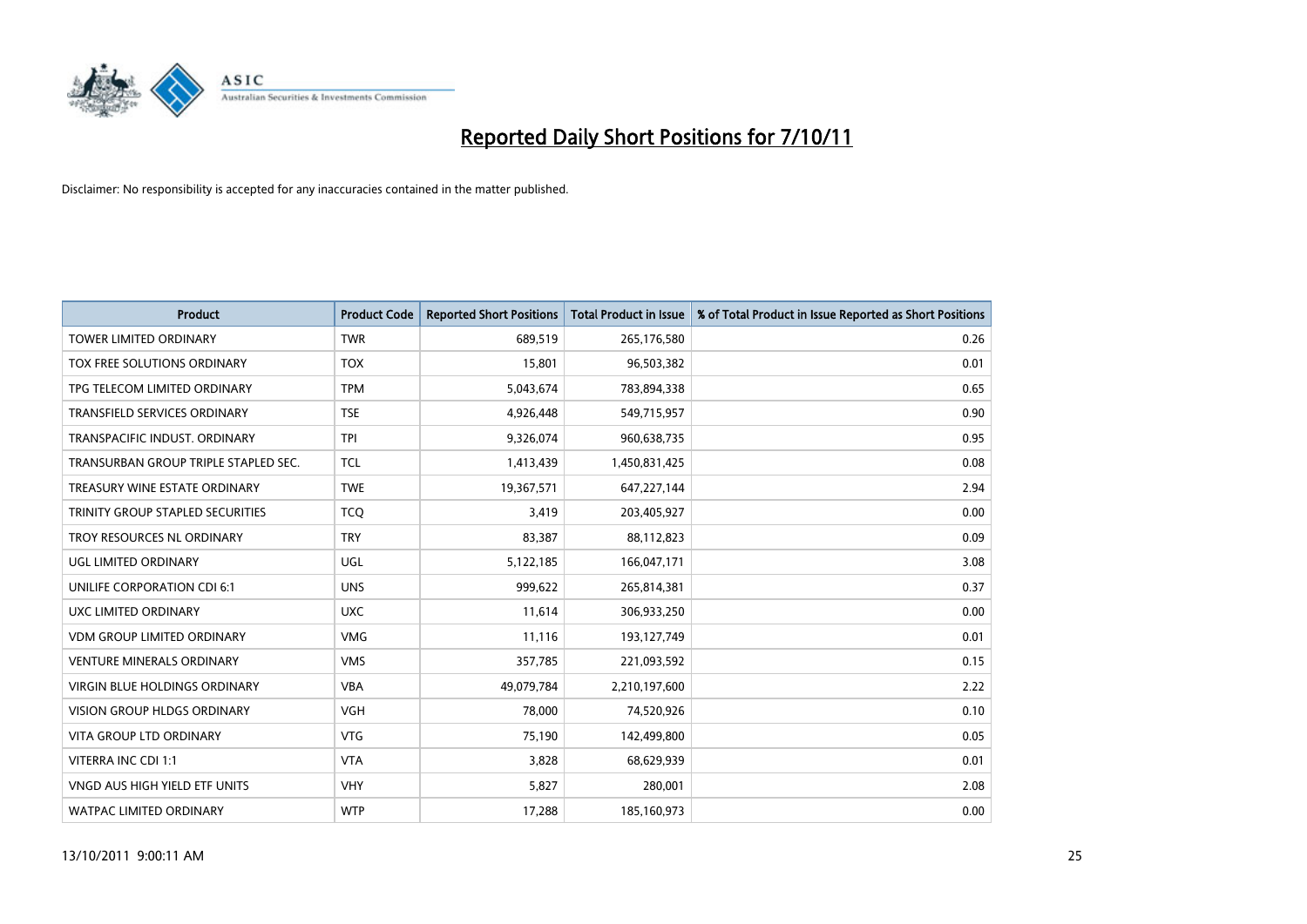

| <b>Product</b>                         | <b>Product Code</b> | <b>Reported Short Positions</b> | <b>Total Product in Issue</b> | % of Total Product in Issue Reported as Short Positions |
|----------------------------------------|---------------------|---------------------------------|-------------------------------|---------------------------------------------------------|
| <b>WDS LIMITED ORDINARY</b>            | <b>WDS</b>          | 701                             | 144,055,662                   | 0.00                                                    |
| WEBIET LIMITED ORDINARY                | <b>WEB</b>          | 112,623                         | 73,825,433                    | 0.15                                                    |
| <b>WESFARMERS LIMITED ORDINARY</b>     | <b>WES</b>          | 20,799,811                      | 1,005,809,695                 | 2.05                                                    |
| WESFARMERS LIMITED PARTIALLY PROTECTED | <b>WESN</b>         | 115,300                         | 151,262,467                   | 0.07                                                    |
| <b>WESTERN AREAS NL ORDINARY</b>       | <b>WSA</b>          | 10,667,665                      | 179,735,899                   | 5.90                                                    |
| WESTERN DESERT RES. ORDINARY           | <b>WDR</b>          | 948                             | 207,049,414                   | 0.00                                                    |
| WESTFIELD GROUP ORD/UNIT STAPLED SEC   | <b>WDC</b>          | 11,497,499                      | 2,308,988,539                 | 0.48                                                    |
| WESTFIELD RETAIL TST UNIT STAPLED      | <b>WRT</b>          | 41,606,343                      | 3,054,166,195                 | 1.35                                                    |
| <b>WESTPAC BANKING CORP ORDINARY</b>   | <b>WBC</b>          | 79,080,513                      | 3,030,226,016                 | 2.61                                                    |
| WHITE ENERGY COMPANY ORDINARY          | <b>WEC</b>          | 13,457,586                      | 316,104,241                   | 4.25                                                    |
| WHITEHAVEN COAL ORDINARY               | <b>WHC</b>          | 426,310                         | 494,468,415                   | 0.08                                                    |
| WHK GROUP LIMITED ORDINARY             | <b>WHG</b>          | 51,405                          | 265,200,652                   | 0.02                                                    |
| WILDHORSE ENERGY ORDINARY              | <b>WHE</b>          | 66,413                          | 250,928,627                   | 0.03                                                    |
| WINDIMURRA VANADIUM ORDINARY           | <b>WVL</b>          | 163,685                         | 154,278,674                   | 0.11                                                    |
| WOODSIDE PETROLEUM ORDINARY            | <b>WPL</b>          | 2,181,800                       | 805,671,604                   | 0.24                                                    |
| WOOLWORTHS LIMITED ORDINARY            | <b>WOW</b>          | 2,618,121                       | 1,220,132,716                 | 0.16                                                    |
| WORLEYPARSONS LTD ORDINARY             | <b>WOR</b>          | 6,398,374                       | 241,703,489                   | 2.65                                                    |
| WOTIF.COM HOLDINGS ORDINARY            | <b>WTF</b>          | 13,614,342                      | 211,240,444                   | 6.41                                                    |
| WPG RES LTD ORDINARY                   | <b>WPG</b>          | 463,785                         | 249,524,340                   | 0.19                                                    |
| YTC RESOURCES ORDINARY                 | <b>YTC</b>          | 28,900                          | 248,724,334                   | 0.01                                                    |